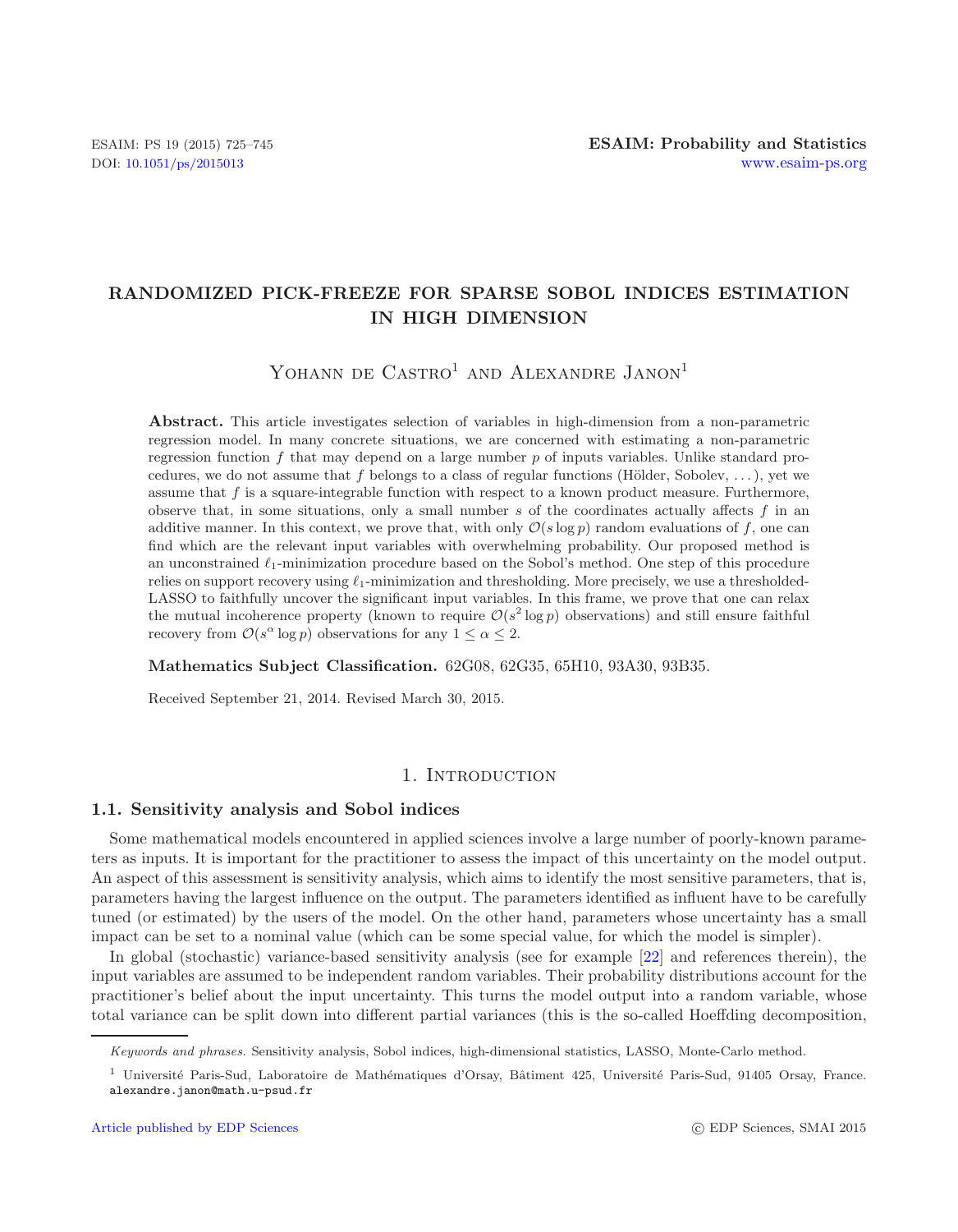also known as functional ANOVA, see [\[18](#page-19-1)]). Each of these partial variances measures the uncertainty on the output induced by each input variable uncertainty. By considering the ratio of each partial variance to the total variance, we obtain a measure of importance for each input variable that is called the Sobol's index or sensitivity index of the variable [\[23,](#page-19-2)[24\]](#page-19-3); the most sensitive parameters can then be identified and ranked as the parameters with the largest Sobol indices. Each partial variance can be written as the variance of the conditional expectation of the output with respect to each input variable.

Once the Sobol indices have been defined, the question of their effective computation or estimation remains open. In practice, one has to estimate (in a statistical sense) those indices using a finite sample (of size typically in the order of hundreds of thousands) of evaluations of model outputs [\[27](#page-20-0)]. Indeed, many Monte Carlo or quasi Monte Carlo approaches have been developed by the experimental sciences and engineering communities. This includes the Sobol pick-freeze (SPF) scheme (see [\[13](#page-19-4), [24\]](#page-19-3)). In SPF a Sobol index is viewed as the regression coefficient between the output of the model and its pick-freezed replication. This replication is obtained by holding the value of the variable of interest (frozen variable) and by sampling the other variables (picked variables). The sampled replications are then combined to produce an estimator of the Sobol index.

## <span id="page-1-0"></span>**1.2. High-dimensional contexts**

The pick-freeze scheme is used on models with a reasonable (typically, less than one thousand) number of inputs. When there is a large number of input parameters (what we call a *high-dimensional* context), this scheme will require a number of model evaluations which is generally too large to be computed in practice. Hence, in high-dimensional contexts, some specific sensitivity analysis methods exist, such as *screening* methods (for instance, Morris's scheme [\[21\]](#page-19-5)), but they do not target the estimation of Sobol indices. Note that in [\[28\]](#page-20-1), an interesting method for estimating Sobol indices is proposed and seems to be applicable in high-dimensional contexts. This method is not based on a sparsity assumption (*cf. infra*) like ours, and is not applied on models with more than one hundred parameters. Moreover, it is worth noting that alternative Monte-Carlo pick-freeze schemes can be preferable for estimating small Sobol indices [\[25\]](#page-19-6); however this does not adress the curse of dimensionality, in the sense that the required number of evaluations of  $f$  is still proportional to the total number of input variables.

Besides, models with a large number of input parameters often display a so-called *sparsity of effects* property, that is, only a small number of input parameters are actually influent: in other terms, we want to efficiently estimate a sparse vector of Sobol indices. Sparse estimation in high-dimensional contexts is the object of highdimensional statistics methods, such as the LASSO estimator.

In our frame, we would like to find the most influent inputs of a unknown function that is to be described. This framework is closely related to exact support recovery in high-dimensional statistics. Note exact support recovery using  $\ell_1$ -minimization has been intensively investigated during the last decade, see for instance [\[12](#page-19-7),[19,](#page-19-8)[29](#page-20-2)[,32](#page-20-3)] and references therein. We capitalize on these works to build our estimation procedure. Observe that, for random design matrices, one often invoke the *mutual incoherence property* [\[9](#page-19-9)] to derive support recovery guarantees. Indeed, another approach relies on the *Irrepresentability Condition* (IC) [\[12](#page-19-7), [32\]](#page-20-3). Yet this approach is rather stringent and, to the best of our knowledge, proving (IC) for random matrices remains a challenging issue.

However, this article develops a new analysis of support recovery allowing to "break" the *square-root bottleneck* of standard procedures such as the mutual incoherence property (see Sect. [3\)](#page-10-0). Interestingly, we prove that one can relax the mutual incoherence property (known to require  $\mathcal{O}(s^2 \log p)$  observations) and still ensure faithful recovery using thresholded-LASSO from  $\mathcal{O}(s^{\alpha} \log p)$  observations for any  $1 \leq \alpha \leq 2$ .

We also mention that there exist methods that rely on additive splines and sparsity (COSSO) to perform variable selection (see [\[11](#page-19-10)] and references therein). In the paper, we provide a comparison, on a benchmark example, with these methods.

Recall the main goal of this paper is to draw a bridge, which, to the best of our knowledge, has not been previously drawn, between Sobol index estimation via pick-freeze estimators and sparse linear regression models. This bridge can be leveraged so as to propose an efficient estimation procedure for Sobol indices in highdimensional sparse models.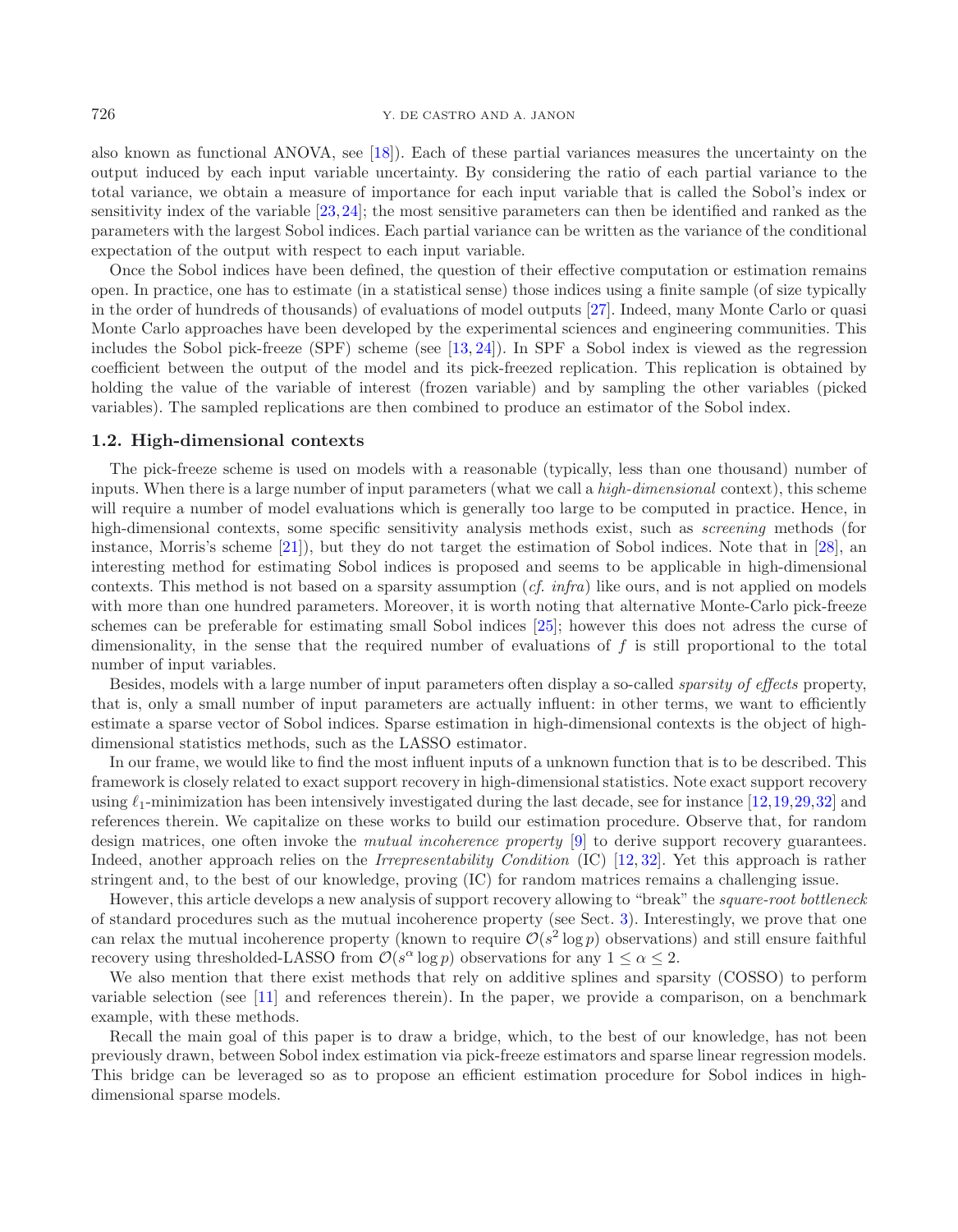#### **1.3. Organization of the paper**

The contribution of this paper is twofold: Section [2](#page-2-0) describes a new algorithm to simultaneously estimate the Sobol indices using  $\ell_1$ -relaxation and give elementary error analysis of this algorithm (Thms. [2.2](#page-4-0) and [2.8\)](#page-6-0), and Section [3](#page-10-0) presents a new result on exact support recovery by Thresholded-LASSO that relaxes mutual incoherence property. In particular, we prove that exact support recovery holds beyond the Welch bound.

<span id="page-2-0"></span>Appendix [A](#page-0-0) gives the proofs of the results in Section [2.](#page-2-0) Appendix [B.1](#page-2-1) gives preliminary results for proving Theorem [3.3](#page-11-0) of Section [3.](#page-10-0) The remaining appendices apply these results to different designs (leading for Appendix [B.2](#page-3-0) to Thm. [3.3\)](#page-11-0).

## 2. A convex relaxation of Sobol's method

#### <span id="page-2-1"></span>**2.1. Notation and model**

We consider the following non-parametric model. Denote by  $X_1, \ldots, X_p$  the input parameters, assumed to be independent random variables of known distribution  $\eta$ . Let Y be the model output of interest:

<span id="page-2-3"></span>
$$
Y = f(X_1, \ldots, X_p),
$$

where  $f: \mathbb{R}^p \to \mathbb{R}$  is so that  $Y \in L^2(\eta^{\otimes p})$  and  $\text{Var}(Y) \neq 0$ . Assume that f is *additive*, *i.e.* 

$$
f(X_1, ..., X_p) = f_1(X_1) + ... + f_p(X_p)
$$
\n(2.1)

for some functions  $f_i : \mathbb{R} \to \mathbb{R}$ ,  $i = 1, \ldots, p$ . Note the only assumptions on the regression function f are:

- f is squared-integrable with respect to  $\eta^{\otimes p}$ ;
- $\bullet$  f is additive.

In Sobol's method, we want to estimate the following vector:

<span id="page-2-2"></span>
$$
S = (S_i)_{i=1}^p \quad \text{where} \quad S_i = \frac{\text{Var}[\mathbb{E}(Y|X_i)]}{\text{Var}(Y)},
$$

is the *i*th Sobol's index of Y and quantifies the influence of  $X_i$  on Y. In this article we present a new procedure for evaluating the Sobol's indices when  $p$  is large. We make the assumption that the number of nonzero Sobol's indices:

$$
s := \#\{i = 1, \dots, p \text{ s.t. } S_i \neq 0\}
$$

remains small in comparison to p. Observe our model assumes that we know an upper bound on s. The Sobol's indices can be estimated using the so-called *pick-freeze* scheme, also know as *Sobol's method* [\[23](#page-19-2),[24](#page-19-3)]. Let X be an independent copy of X and note, for  $i = 1, \ldots, p$ :

$$
Y^{i} = f\left(X'_{1}, \ldots, X'_{i-1}, X_{i}, X'_{i+1}, \ldots, X'_{p}\right).
$$
\n(2.2)

Then we have:

$$
S_i = \frac{\mathbb{C}\mathbf{ov}(Y, Y^i)}{\mathbb{V}\mathbf{ar}(Y)}.
$$

This identity leads to an empirical estimator of  $S_i$ :

$$
\widehat{S}_i = \frac{\frac{1}{N} \sum Y_k Y_k^i - \left(\frac{1}{N} \sum \frac{Y_k + Y_k^i}{2}\right)^2}{\frac{1}{N} \sum \frac{(Y_k)^2 + (Y_k^i)^2}{2} - \left(\frac{1}{N} \sum \frac{Y_k + Y_k^i}{2}\right)^2},
$$

where all sums are for k from 1 to N, and  $\{(Y_k, Y_k^i)\}_{k=1,\dots,N}$  is an iid sample of the distribution of  $(Y, Y^i)$  of size N. This estimator has been introduced in  $[20]$  and later studied in  $[13, 16]$  $[13, 16]$  $[13, 16]$ .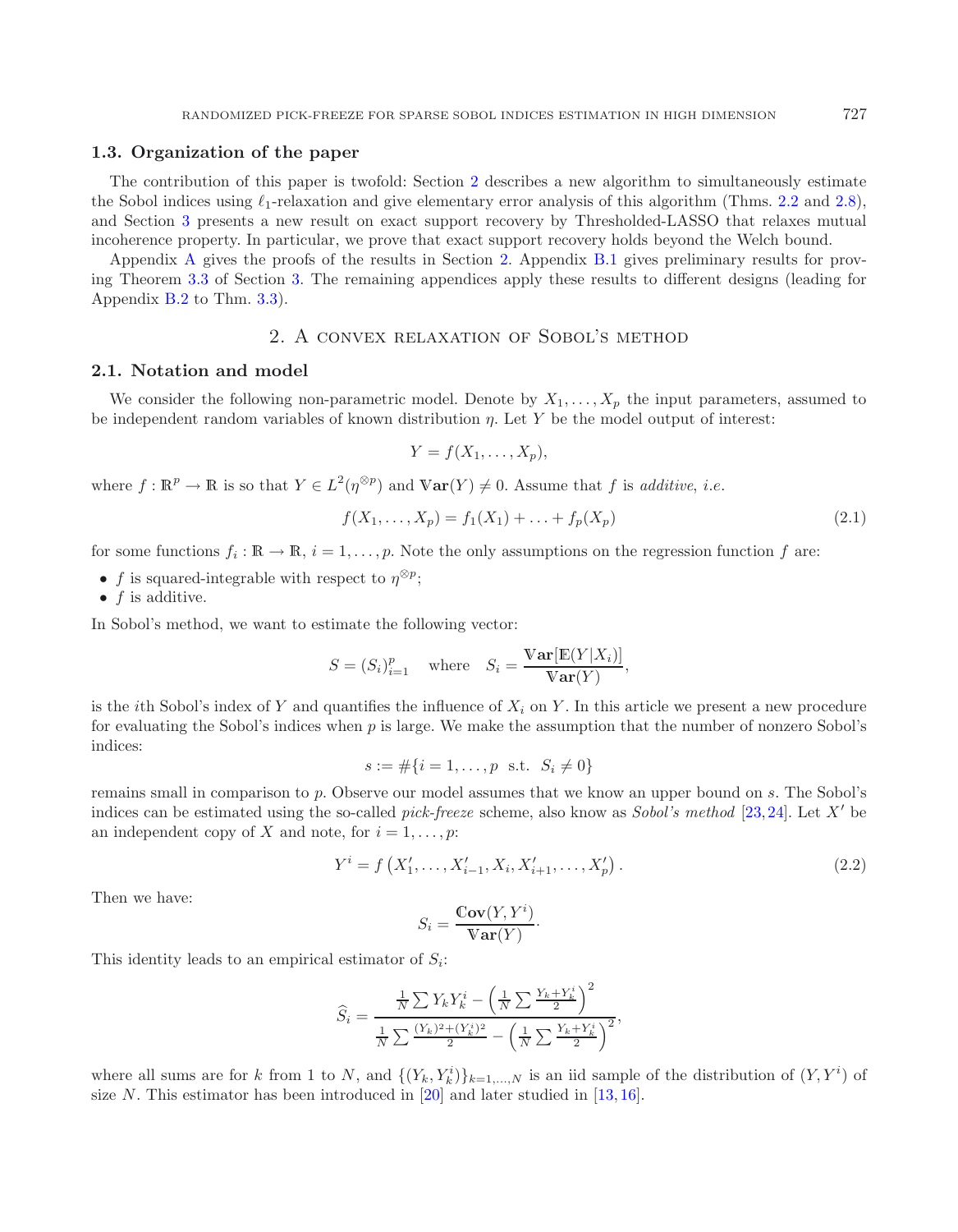#### 728 Y. DE CASTRO AND A. JANON

In the high-dimensional frame, the estimation of the p indices using  $\widehat{S}_i$  for  $i = 1, \ldots, p$  would require  $(p+1)N$ evaluations of f so as to generate the realizations of  $(Y, Y^1, \ldots, Y^p)$ . This may be too much expensive when p is large and/or evaluation of  $f$  is costly. Besides, thanks to our sparsity assumption, such an estimation "one variable at a time" will be inefficient, as many computations will be required to estimate zero many times. To the best of our knowledge, this paper is the first to overcome this difficulty introducing a new estimation scheme.

**Remark 2.1.** If f is not additive, but that the non-additive part of f is neglectable (in the sense that the interaction Sobol's indices are significantly lower than the principal Sobol's indices), one can consider that this non-additive part is a noise, and use the robustness properties of both Sobol's indices and the LASSO procedures we will use in the sequel to deduce that our procedure is robust with respect to small non-additive perturbations.

#### <span id="page-3-0"></span>**2.2. Multiple pick-freeze**

We now generalize definition [\(2.2\)](#page-2-2). Let  $F \subset \{1,\ldots,p\}$  be a set of indices. Define  $Y^F$  by:

<span id="page-3-3"></span>
$$
Y^F = f(X^F) \quad \text{where} \quad (X^F)_i = \begin{cases} X_i \text{ if } i \in F, \\ X'_i \text{ if } i \in F^c. \end{cases}
$$

where  $F^c = \{1,\ldots,p\} \setminus F$ . The name of the method stems from the fact that, to generate the  $Y^F$  variable, all the input parameters whose indices are in F are **F**rozen. In the pick-freeze scheme of the previous subsection, only one variable was frozen at the time, namely  $F = \{i\}$ . We then define:

<span id="page-3-4"></span>
$$
S_F = \frac{\mathbb{C}\mathbf{ov}(Y, Y^F)}{\mathbb{V}\mathbf{ar}(Y)},
$$

which admits a natural estimator:

$$
\widehat{S}_F = \frac{\frac{1}{N} \sum Y_k Y_k^F - \left(\frac{1}{N} \sum \frac{Y_k + Y_k^F}{2}\right)^2}{\frac{1}{N} \sum \frac{(Y_k)^2 + (Y_k^F)^2}{2} - \left(\frac{1}{N} \sum \frac{Y_k + Y_k^F}{2}\right)^2}.
$$
\n(2.3)

Under additivity hypothesis  $(2.1)$ , one has:

<span id="page-3-2"></span>
$$
S_F = \sum_{i \in F} S_i.
$$

Now, let's choose  $n \in \mathbb{N}^*$ , subsets  $F_1, \ldots, F_n$  of  $\{1, \ldots, p\}$ , and denote by E the following vector of estimators:

<span id="page-3-1"></span>
$$
E = \left(\widehat{S}_{F_1}, \dots, \widehat{S}_{F_n}\right). \tag{2.4}
$$

Notice that, once the  $F_1,\ldots,F_n$  have been chosen, the E vector can be computed using  $(n+1)N$  evaluations of  $f$ .

#### *2.2.1. Bernoulli regression model*

The choice of  $F_1,\ldots,F_n$  can be encoded in a binary matrix  $\Phi$  with n lines and p columns, so that:

$$
\Phi_{ji} = \begin{cases} 1 \text{ if } i \in F_j, \\ 0 \text{ otherwise.} \end{cases} \quad j = 1, \dots, n \text{ and } i = 1, \dots, p. \tag{2.5}
$$

It is clear that  $(S_{F_1}, \ldots, S_{F_n}) = \Phi S$ , hence:

$$
E = \Phi S + \epsilon,\tag{2.6}
$$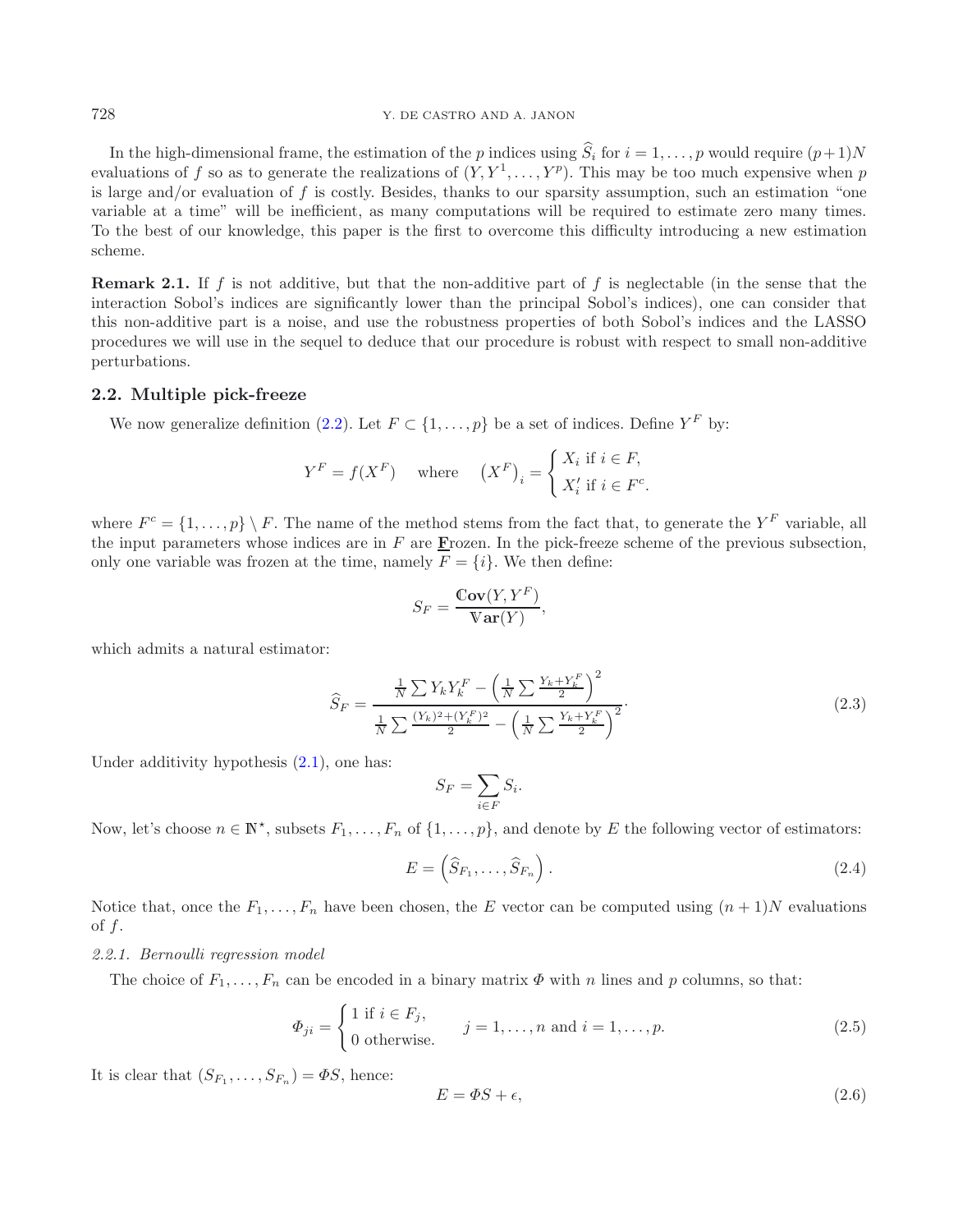<span id="page-4-1"></span>where the  $\epsilon$  vector defined by  $\epsilon_i = \hat{S}_{F_i} - S_{F_i}$  gives the estimation error of  $\Phi S$  by E. In practice, the E vector and the  $\Phi$  matrix are known, and one has to estimate S. Thereby, equation [\(2.6\)](#page-3-1) can be seen as a linear regression model whose coefficients are the Sobol's indices to estimate. Moreover, observe that  $n \ll p$  and S sparse, hence we are in a high-dimensional sparse linear regression context. The problem [\(2.6\)](#page-3-1) has been extensively studied in the context of sparse estimation  $[1, 8, 19]$  $[1, 8, 19]$  $[1, 8, 19]$  $[1, 8, 19]$  $[1, 8, 19]$  and compressed sensing  $[4, 6]$  $[4, 6]$  $[4, 6]$  $[4, 6]$ , and a classical solution is to use the LASSO estimator [\[26\]](#page-20-4):

$$
\widehat{S} \in \underset{U \in \mathbb{R}^p}{\text{argmin}} \left( \frac{1}{n} \left\| E - \Phi U \right\|_2^2 + 2r \left\| U \right\|_1 \right),\tag{2.7}
$$

where  $r > 0$  is a regularization parameter and:

$$
||v||_2^2 = \sum_{j=1}^n v_j^2
$$
,  $||u||_1 = \sum_{i=1}^p |u_i|$ .

Many efficient algorithms, such as LARS [\[10](#page-19-17)], are available in order to solve the above minimization problem, and to find an appropriate value for r. In high dimensional statistics, one key point for the LASSO procedure is the choice of the  $\Phi$  matrix. In the Compressed Sensing and high-dimensional statistics (see for instance [\[1](#page-19-13)[–7\]](#page-19-18) and references therein), a random matrix with i.i.d. coefficients often proves to be a good choice, hence we will study possible random choices for  $\Phi$ .

**Input**: f (regression function), N (Monte-Carlo sample size), n (number of estimations) and r (regularization parameter).

**Output**: Estimation  $\widehat{S}$  of the Sobol's indices S.

- (1) Randomly sample a 0-1 matrix  $\Phi$  with Bernoulli distribution of parameter  $\mu$ .
- (2) Deduce from  $\Phi$  the  $F_1, \ldots, F_n$  subsets using  $(2.5)$ .
- (3) Generate a N-sized sample of  $(Y, Y^{F_1}, \ldots, Y^{F_n})$ .
- (4) Use this sample in [\(2.3\)](#page-3-3), for  $F = F_1, \ldots, F_n$ , to obtain the E vector [\(2.4\)](#page-3-4).
- (5) Solve problem  $(2.7)$  to obtain an  $\hat{S}$  which estimates S.

**Algorithm 1:** Summary of the method "Randomized Pick-Freeze" (RPF) for Bernoulli matrices.

Given the binary constraint on  $\Phi$ , we will choose a Bernoulli distribution with parameter  $\mu \in ]0;1[$ . In this model,  $(\Phi_{ii})_{i,i}$  are independent, with for all i, j:

$$
\mathbb{P}(\Phi_{ji} = 1) = \mu = 1 - \mathbb{P}(\Phi_{ji} = 0).
$$
\n(2.8)

<span id="page-4-0"></span>**Theorem 2.2** ( $\ell^{\infty}$  error bound). *Suppose that:* 

(1) 
$$
\delta
$$
 is a real in  $\left] 0; \frac{1-\mu}{16s} \right[$ ;  
\n(2)  $\epsilon$  is a centered Gaussian vector whose covariance matrix has  $\sigma^2$  as largest eigenvalue;  
\n(3)  $r = A\sigma \sqrt{\mu(1+\delta)} \sqrt{\frac{\ln p}{n}}$  for some  $A > 2\sqrt{2}$ .  
\nLet:  
\n
$$
t = \left( \frac{3}{2} + \frac{24(\mu+\delta)}{\frac{1-\mu}{2} - 16\delta} \right) \frac{r}{\mu};
$$

$$
t = \left(\frac{1}{2} + \frac{1-\mu}{s} - 16\delta\right)\overline{\mu};
$$
  
\n
$$
\alpha = 1 - \left(1 - p^{1-A^2/8}\right)\left(1 - 2\exp\left(-2n\delta^2\mu^2 + \ln p\right)\right)
$$
  
\n
$$
+ \exp\left(-2n\delta^2\mu^2 + 2\ln p\right).
$$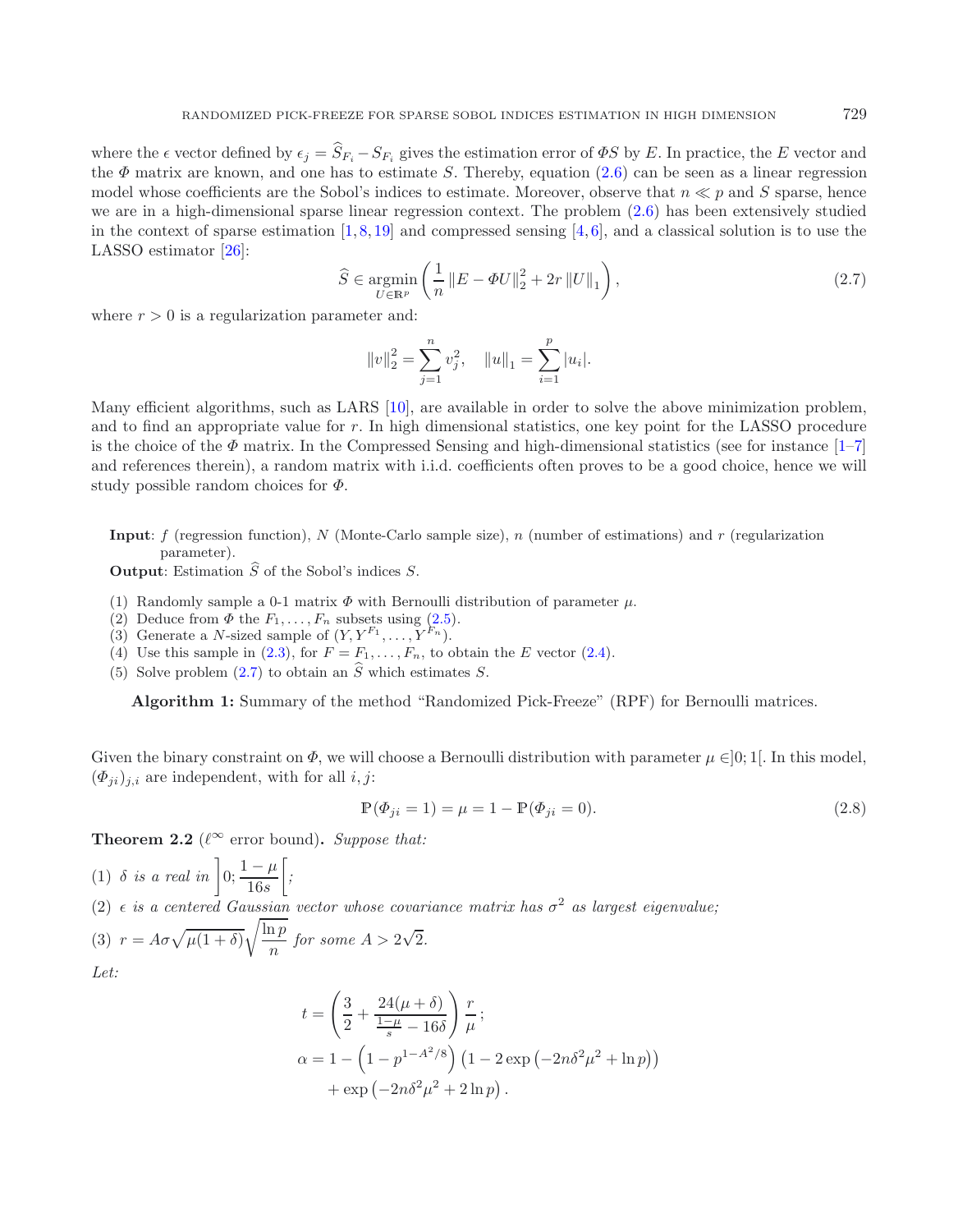*Then, with probability at least*  $1 - \alpha$ *, any solution*  $\hat{S}$  *of* [\(2.7\)](#page-4-1) *satisfies:* 

<span id="page-5-1"></span>
$$
\max_{i=1,\dots,p} |\widehat{S}_i - S_i| \le t.
$$

*Proof.* A proof can be found in Appendix [A.1.](#page-0-1)  $\Box$ 

<span id="page-5-3"></span>**Remark 2.3.** For the probability above to be greater than zero, it is necessary to have:

$$
n \ge \frac{\ln p}{\delta^2 \mu^2} \ge \frac{256s^2 \ln p}{\mu^2 (1 - \mu)^2}.
$$
\n(2.9)

<span id="page-5-4"></span>**Remark 2.4.** The statement of Theorem [2.2](#page-4-0) can be compared to standard results in high-dimensional statistics such as exact support recovery under mutual incoherence property [\[19](#page-19-8)]. Nevertheless, observe that a standard assumption is that the column norm of the design matrix is  $\sqrt{n}$  while in our frame this norm is random with expectation of order  $\sqrt{\mu n}$ .

<span id="page-5-2"></span>**Remark 2.5.** In our context, the second hypothesis of the above theorem does not exactly hold; indeed,  $\epsilon$  is only asymptotically Gaussian (when  $N \to +\infty$ ), see [\[16\]](#page-19-12) for instance. However, for practical purposes, the observed convergence is fast enough. One can also see a related remark in our proof of this theorem, in Appendix [A.1.](#page-0-1)

<span id="page-5-0"></span>**Corollary 2.6** (Support recovery by Thresholded-LASSO)**.** *Let:*

$$
S_{\min} = \min_{\substack{i=1,\ldots,p\\s.t.\ S_i \neq 0}} S_i.
$$

*Then, under the same assumptions of Theorem* [2.2](#page-4-0)*, we have, with probability greater than*  $1 - \alpha$  *and for all*  $i = 1, \ldots, p$ *:* 

$$
S_i > t \implies S_i > 0,
$$

*and:*

$$
S_i < S_{\min} - t \implies S_i = 0.
$$

*Proof of Corollary* [2.6](#page-5-0)*.* For the first point, notice that:

$$
|S_i| \ge |\widehat{S}_i| - |\widehat{S}_i - S_i| \ge |\widehat{S}_i| - t > 0 \text{ if } \widehat{S}_i > t.
$$

For the second point: if  $\widehat{S}_i < S_{\min} - t$ , we have:

$$
|S_i| \le |S_i - \hat{S}_i| + |\hat{S}_i| < t + (S_{\min} - t) = S_{\min},
$$

and  $S_i = 0$  by definition of  $S_{\min}$ .

**Remark 2.7** (important)**.** Theorem [2.2](#page-4-0) and Corollary [2.6](#page-5-0) show that one can identify the most important inputs of a function as soon as the corresponding Sobol indices are above the threshold t. Recall *Thresholded-LASSO* is a thresholded version of any solution to [\(2.7\)](#page-4-1). Moreover, observe that we do not address the issue of estimating the Sobol's indices. This can be done using a two-step procedure: estimate the support using Thresholed-LASSO and then estimate the Sobol indices using a standard least squares estimator.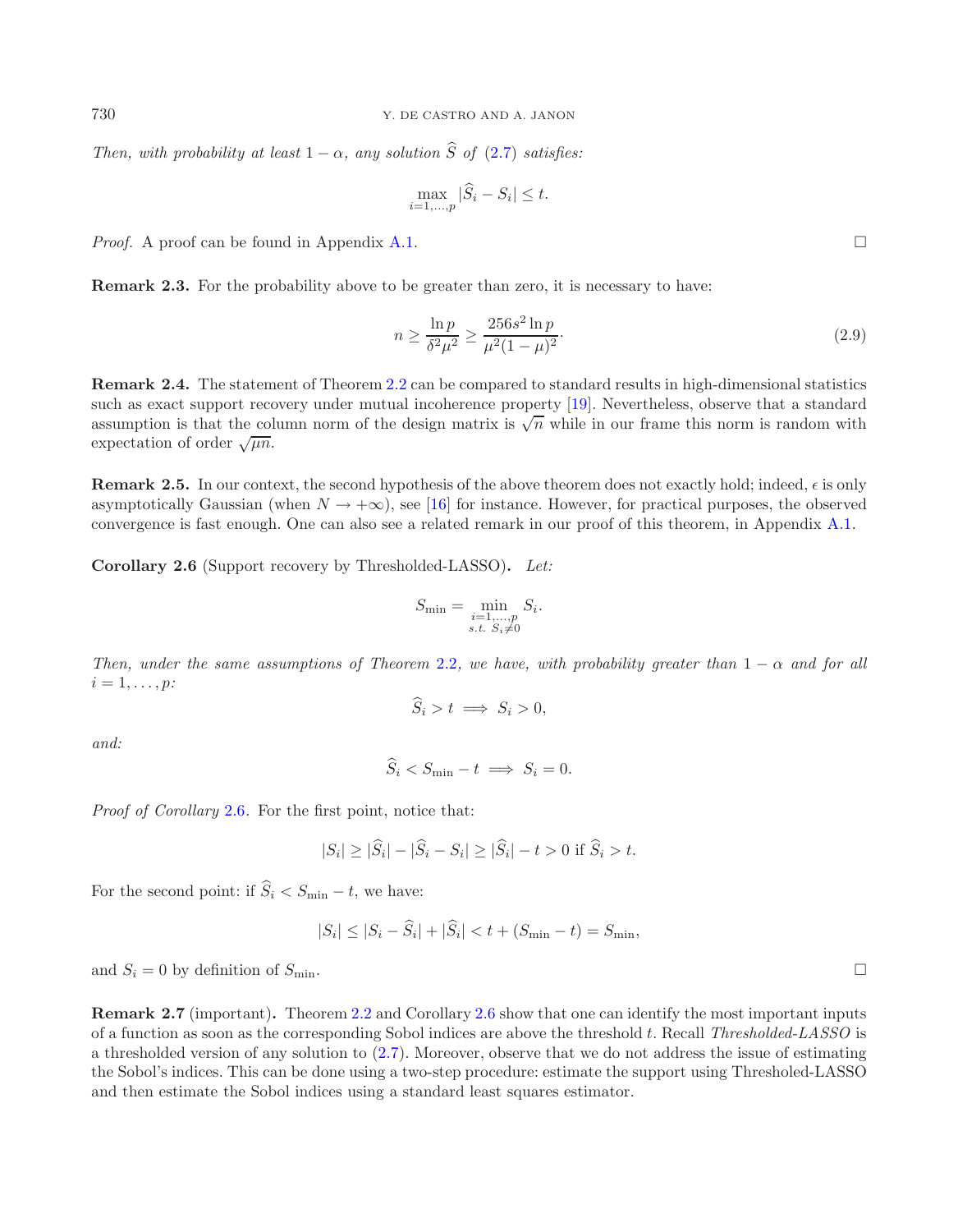#### *2.2.2. Rademacher regression model*

The choice of  $F_1,\ldots,F_n$  can also be encoded in a  $\pm 1$  matrix  $\Phi$  with n lines and p columns, so that:

$$
\Phi_{ji} = \begin{cases} 1 & \text{if } i \in F_j, \\ -1 & \text{otherwise.} \end{cases}
$$
  $j = 1, \dots, n \text{ and } i = 1, \dots, p.$  (2.10)

It is clear that:

<span id="page-6-2"></span><span id="page-6-1"></span><span id="page-6-0"></span>
$$
(S_{F_1}^{\Delta}, \dots, S_{F_n}^{\Delta}) = \Phi S,
$$
  

$$
E = \Phi S + \epsilon^{\Delta}, \qquad (2.11)
$$

where  $S_{F_i}^{\Delta} = S_{F_i} - S_{F_i^c}$ . Hence:

where the  $\epsilon$  vector defined by  $\epsilon_j^{\Delta} = \tilde{S}_{F_i}^{\Delta} - S_{F_i}^{\Delta}$  gives the estimation error of  $\Phi S$  by E. Thus, the problem of estimating  $S$  from  $E$  has been casted into linear regression which can be tackled by  $(2.7)$ .

**Input**: f (regression function), N (Monte-Carlo sample size), n (number of estimations) and r (regularization parameter).

**Output:** Estimation  $\widehat{S}$  of the Sobol's indices  $S$ .

- (1) Sample a  $\Phi$  matrix according to a  $\pm 1$  symmetric Rademacher distribution.
- (2) Deduce from  $\Phi$  the  $F_1, \ldots, F_n$  subsets using the correspondance [\(2.10\)](#page-6-1).
- (3) Generate a N-sized sample of  $(Y, Y^{F_1}, \ldots, Y^{F_n})$ .
- (4) Use this sample in [\(2.3\)](#page-3-3), for  $F = F_1, \ldots, F_n$ , to obtain the E vector [\(2.4\)](#page-3-4).
- (5) Solve problem  $(2.7)$  to obtain an  $\widehat{S}$  which estimates S.

**Algorithm 2:** Summary of the method "Randomized Pick-Freeze" (RPF) for Rademacher matrices.

We now consider a different sampling procedure for  $\Phi$ , which will make it possible to improve on the constants in [\(2.9\)](#page-5-1) as it will be stated in [\(2.13\)](#page-7-0). Specifically, we sample  $\Phi$  using a symmetric Rademacher distribution:

$$
(\Phi_{ji})_{j,i} \text{ are independent}: P(\Phi_{ji} = 1) = P(\Phi_{ji} = -1) = \frac{1}{2}.
$$
 (2.12)

The following theorem is the equivalent of Theorem [2.2](#page-4-0) for Rademacher designs.

**Theorem 2.8** ( $\ell^{\infty}$  error bound). *Suppose that:* 

(1)  $\epsilon$  *is a centered Gaussian vector whose covariance matrix has*  $\sigma^2$  *as largest eigenvalue*; (2)  $\delta = \frac{1}{7\delta's}$  for some real  $\delta' > 1$ ; (3)  $r = A\sigma \sqrt{\frac{\ln p}{n}}$  for some  $A > 2$ √ 2*. Let:*

$$
t = \frac{3}{2} \left( 1 + \frac{16}{5(\delta' - 1)} \right) r
$$
  

$$
\alpha = 1 - \left( 1 - p^{1 - A^2/8} \right) \left( 1 - \exp \left( -n \frac{49 \delta^2 s^2}{2} + 2 \ln p \right) \right).
$$

*Then, with probability at least*  $1 - \alpha$ *, any solution*  $\widehat{S}$  *of* [\(2.7\)](#page-4-1) *satisfies:* 

$$
\max_{i=1,\dots,p} |\widehat{S}_i - S_i| \le t.
$$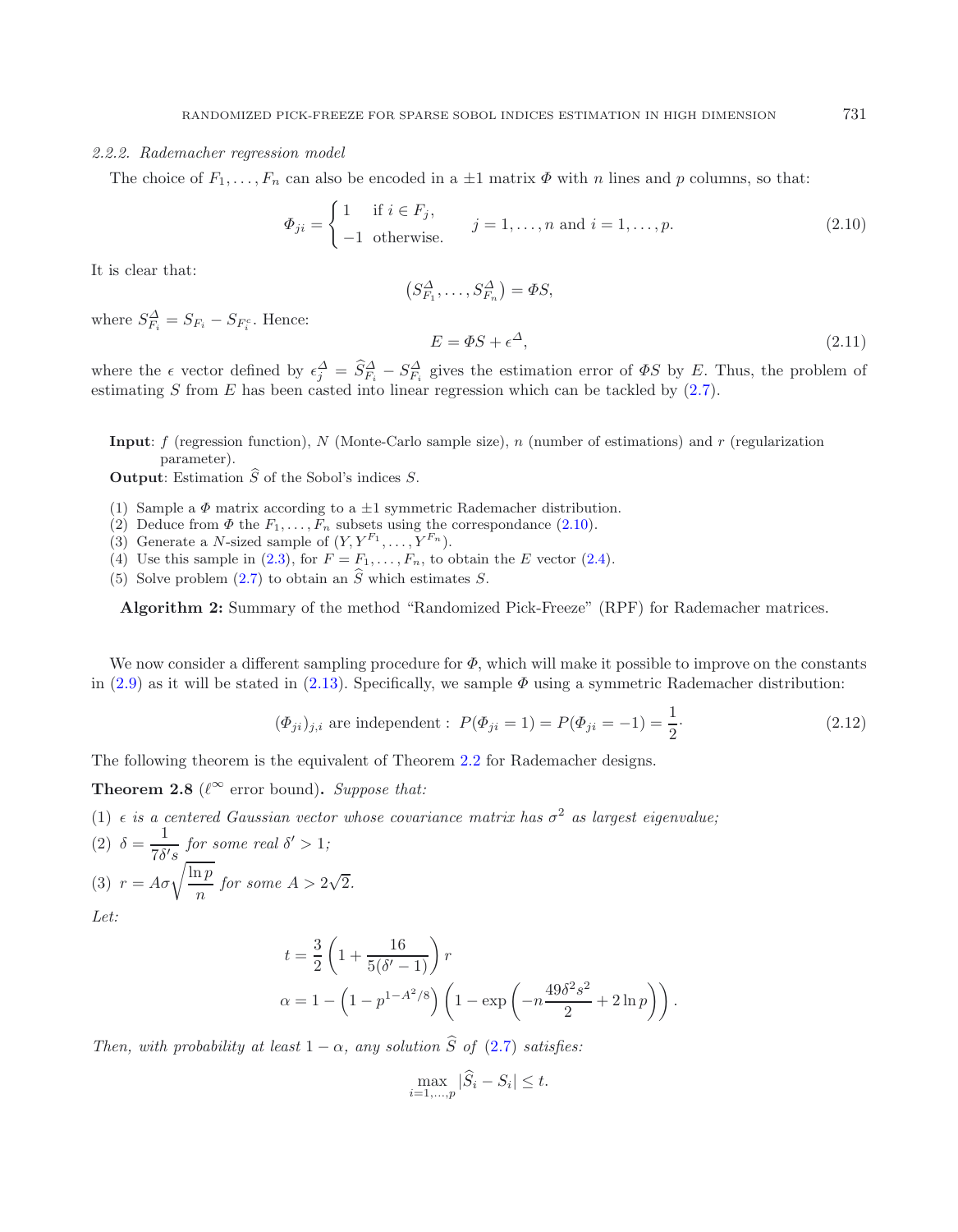<span id="page-7-1"></span>

FIGURE 1. LASSO convergence path for a Bernoulli design.

*Proof.* A proof can be found in Appendix [A.2.](#page-1-0)  $\Box$ 

**Remark 2.9.** For the probability above to be greater than zero, it is necessary to have:

<span id="page-7-0"></span>
$$
n \geq Cs^2 \ln p \tag{2.13}
$$

for some constant  $C > 0$ .

**Remark 2.10.** Support recovery property (Cor. [2.6\)](#page-5-0) also holds in this context.

**Remark 2.11.** We see that there are many simulation parameters  $(n, N, r, A, \delta)$  to choose. The point is to balance between the precision of the obtained confidence interval  $(t)$  and the level of this confidence interval ( $\alpha$ ). The "adequate" choice heavily depends on the case at hand (the f function, which dictates  $\sigma$ , s, and p), as well as the precision/confidence requirements, and the constraints on computational budget (dictated by  $N,n$ , and the run time for  $f$ ). The adequate tuning of these parameters should be left to the practitioner, which will typically prescribe t and  $\alpha$ , find a rough estimate of  $\sigma$  and s, and then find n, N,  $\delta$ , r and A to satisfy its prescriptions on t and alpha.

## **2.3. Numerical experiments**

#### *2.3.1. LASSO convergence paths*

In this section, we perform a numerical test of the "Randomized Pick–Freeze" estimation procedure for Bernoulli and Rademacher matrices, summarized respectively on the 5th and 7th page. We use the following model:

$$
Y = f(X_1, \ldots, X_{300}) = X_1^2 + 4X_1 + 4X_2 + 10X_3,
$$

hence  $p = 300$  and  $s = 3$ , with  $(X_i)_{i=1,\dots,300}$  iid uniform on [0, 1]. It is easy to see that, in this model, we have  $S_3 > S_1 > S_2 > 0$  and  $S_i = 0$  for all  $i > 3$ ; more precisely,  $S_1 = 0.18, S_2 = 0.11, S_3 = 0.71$ . The tests are performed by using  $n = 30$ . The obtained LASSO regularization paths (ie., the estimated indices for different choices of the penalization parameter  $r$ ) are plotted in Figure [1](#page-7-1) (for Bernoulli design matrix with parameter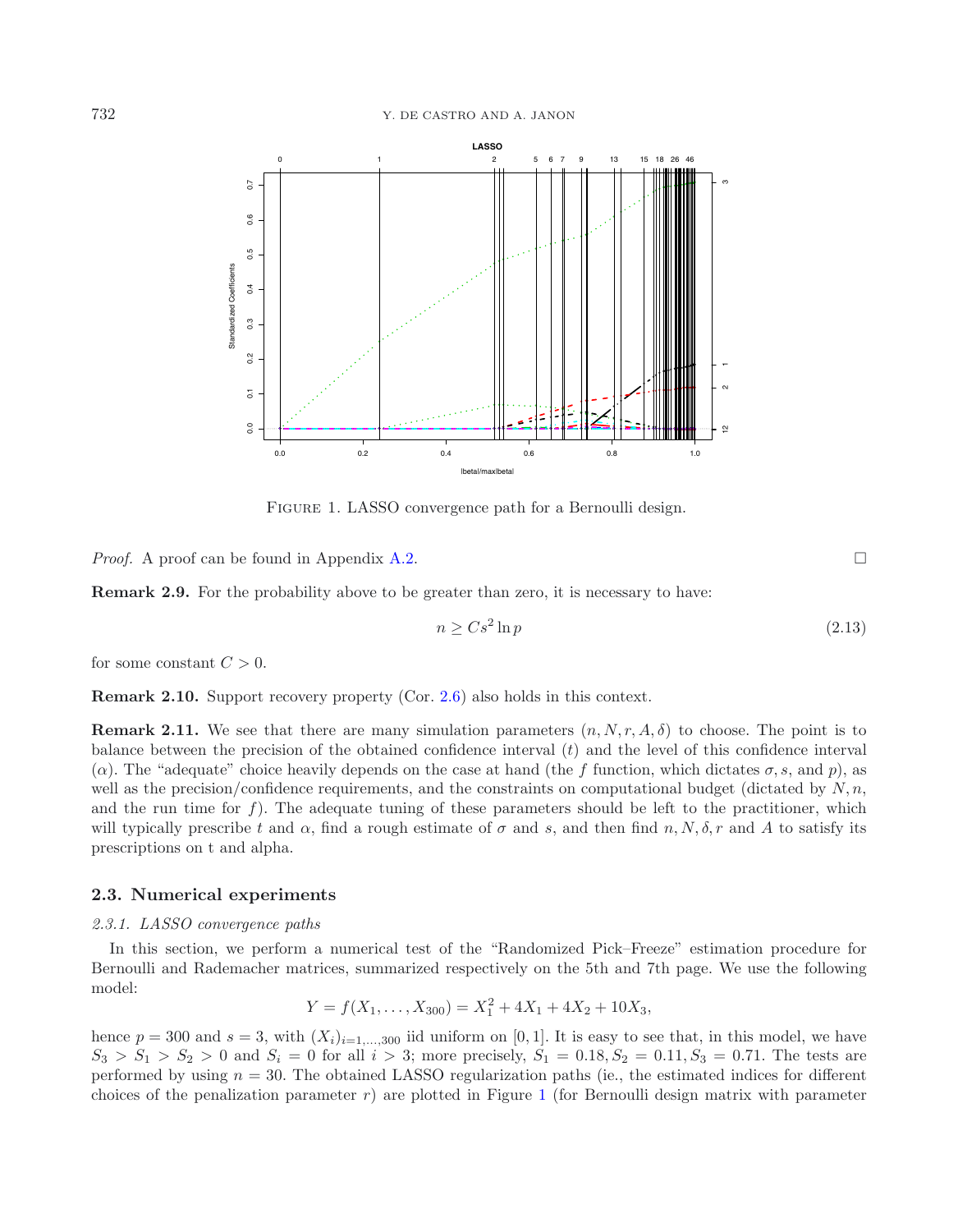<span id="page-8-0"></span>

FIGURE 2. LASSO convergence path for a Rademacher design.

 $\mu = 1/2$  $\mu = 1/2$ ) and Figure 2 (for Rademacher design matrix). The Monte-Carlo sample size used are  $N = 3000$  and  $N = 2000$ , respectively for Bernoulli and Rademacher designs. This difference in sample sizes accounts for the increase in the number of required evaluations of the f function when a Rademacher design is used (as, in this case, each replication is a difference of two pick-freeze estimators on the same design).

We observe that the Rademacher design seems to perform better (as LASSO convergence is faster) than the Bernoulli design, in accordance with the remarks made in the beginning of Section [3.](#page-10-0) Both designs perfectly recover the active variables (the support of  $S$ ), as well as the ordering of indices. Note that the proposed method requires only  $30 \times 2 \times 3000 = 180000$  evaluations of the f function to estimate the 300 Sobol indices, while a classic one-by-one pick-freeze estimation with the same Monte-Carlo sample size would require  $3000\times(300+1)$  = 903 000 evaluations of f.

#### *2.3.2. Second illustration*

We now take a second example, taken from [\[11](#page-19-10)]:

$$
Y = 5X_1 + 3(2X_2 - 1)^2 + 4\frac{\sin(2\pi X_3)}{2 - \sin(2\pi X_3)} + 6(0.1\sin(2\pi X_4) + 0.2\cos(2\pi X_4)
$$
  
+ 0.3\sin(2\pi X\_4)^2 + 0.4\cos(2\pi X\_4)^3 + 0.5\sin(2\pi X\_4)^3

with  $p = 1000$ , and  $X_i$  uniform on [0; 1].

The true values of the Sobol's indices are:

$$
S_1 = 0.13
$$
,  $S_2 = 0.05$ ,  $S_3 = 0.21$ ,  $S_4 = 0.6$ .

We take: (for Bernoulli design)  $n = 30$  and  $N = 400$ , and (for Rademacher design)  $n = 30$ ,  $N = 266$ . The resulting LASSO convergence paths are given in Figures [3](#page-9-0) (for Bernoulli design) and [4](#page-10-1) (for Rademacher design).

The results are, again, quite satisfactory, from both qualitative (support recovery, ordering of indices) and quantitative (the estimated values are close to the true values) points of view. This computation required 24 000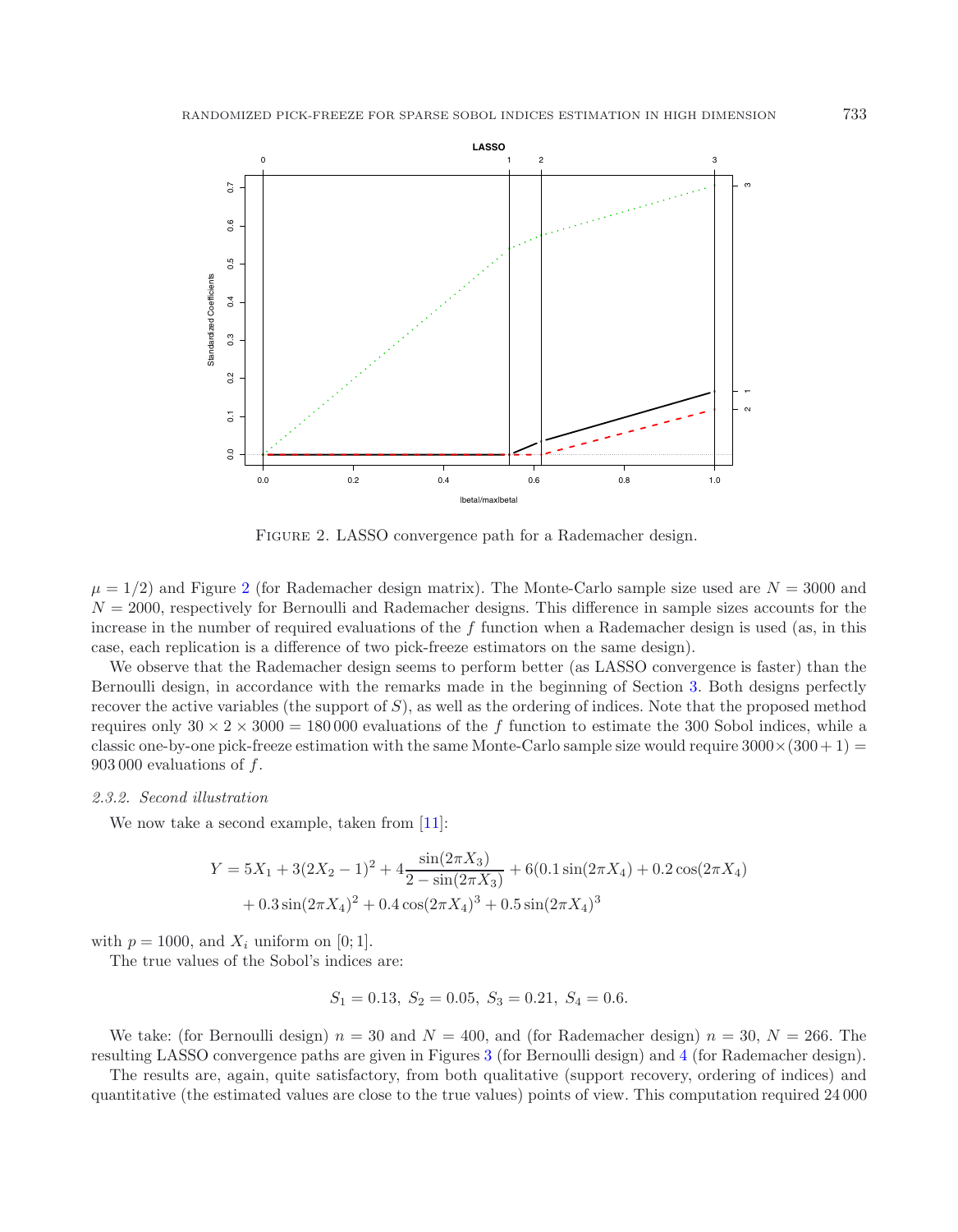<span id="page-9-0"></span>

FIGURE 3. LASSO convergence path for a Rademacher design.

calls to the f function. In [\[11\]](#page-19-10), the authors have performed support recovery with 400 calls to f, using splinebased nonparametric independence screening (NIS) methods. Hence, our method require a little more runs in this case but, one should keep in mind that our method does not assume that the f function has some regularity (*i.e.*, approachability by splines). Besides, the overall computational time needed to produce the support estimation is much smaller for our method. This can be explained by the fact that we only require a single LASSO to produce our estimators, in contrast to the NIS methods [\[11](#page-19-10)] which may have a greater complexity. We also note that our method does not only perform support recovery, it also gives a robust quantification of the importance of each input variable. To finish, we mention that, if the  $f$  function is regular and only a small sample of evaluations of f is available, it is still possible to use our estimation method using a large sample of evaluations of a smoothed version of  $f$  ("metamodel"), estimated with a COSSO method from a small sample of evaluations of  $f$ .

## 2.3.3. Illustration of  $\ell^{\infty}$  error bounds

We now present a synthetic example which shows the performance of the Rademacher RPF algorithm, used with Theorem [2.8](#page-6-0) and the support recovery corollary.

Suppose that we work on a model with  $p = 30000$  inputs, with only  $s = 3$  of them have a nonzero Sobol's index. We postulate that all the  $\hat{S}_i$  estimators, as well as the  $\hat{S}_F^{\Delta}$  have standard Gaussian distribution. By using  $N = 10^6$  and  $n = 100$  in Theorem [2.8,](#page-6-0) we get that the t error bound given in this theorem is  $t = 0.03$ , with probability greater than  $1-\alpha = 95\%$ . Hence, by doing calling  $3Nn = 3 \times 10^8$  to the f function, one can correctly identify parameters whose Sobol's indices are greater than 0.03.

On the other hand, when using classical one-by-one Sobol index estimation, one has to perform  $p = 30000$ independent estimations of Sobol index confidence intervals, at level  $1-0.95^{1/30000} = 1.71 \times 10^{-6}$  (by using Åăid $\tilde{A}$ ak correction). From the quantiles of the Gaussian distribution, the length of these intervals is  $9.568/\sqrt{N}$ . Hence, getting confidence intervals of width 0.03 require  $N' = (9.568/0.03)^2 \approx 101720$  sample size. Hence, the total cost for this method is  $2N'(p+1) = 6103200000 \approx 61 \times 10^8$  calls to the f function.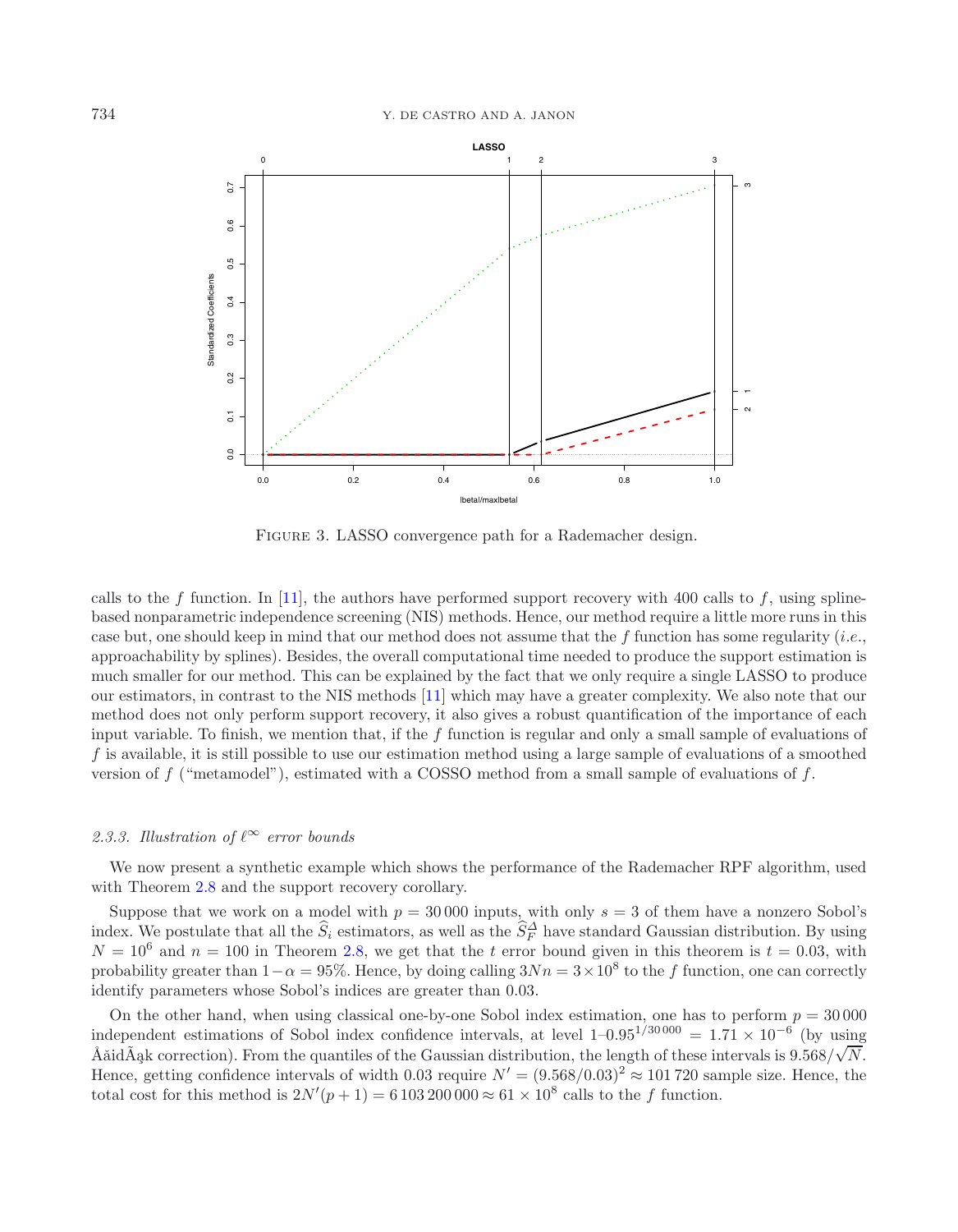<span id="page-10-1"></span>

<span id="page-10-2"></span>FIGURE 4. LASSO convergence path for a Bernoulli design.

## <span id="page-10-3"></span>3. Breaking the square-root bottleneck

#### <span id="page-10-0"></span>**3.1. Relaxation of the mutual incoherence property**

In the beginning of this paper, we have showed results that are limited by the constraint  $n \geq Cs^2 \log p$  for some constant C. This limitation is due to the use of the mutual incoherence property in the proofs, which is heuristically bounded by Welch's bound [\[31](#page-20-5)]. We now present a new approach, based on Universal Distortion Property [\[8\]](#page-19-14) and a relaxed version of the coherence which enables to break this "bottleneck" for a large set of random design matrices encompassing Rademacher designs.

<span id="page-10-4"></span>**Theorem 3.1** (Exact support recovery with Thresholded-LASSO). Assume that for all  $\gamma \in \mathbb{R}^p$ , for all  $T \subseteq$  $\{1,\ldots,p\}$  *such that*  $|T| \leq s$ ,

$$
\|\gamma_T\|_1 \le \rho \sqrt{s} \left\|\Phi\gamma\right\|_2 + \kappa \left\|\gamma\right\|_1,\tag{3.1}
$$

*where*  $\rho > 0$  *and*  $1/2 > \kappa > 0$ *. Moreover, assume that:* 

$$
\max_{1 \le k \ne l \le p} \frac{1}{n} \Big| \sum_{j=1}^{n} \Phi_{j,k} \Phi_{j,l} \Big| \le \theta_1 \quad \text{and} \quad \forall i, \ \frac{1}{n} \|\Phi_i\|_2^2 \ge \theta_2,\tag{3.2}
$$

*where*  $\Phi_i$  *denotes the columns of*  $\Phi$ *. Let*  $r_0 > 0$  *and suppose that the regularizing parameter* r *of the convex program* [\(2.7\)](#page-4-1) *enjoys:*

$$
r > \frac{r_0}{1 - 2\kappa} \cdot
$$

*Then, on the event*  $\{(1/n)|\Phi^{\top} \epsilon|_{\infty} \leq r_0\}$ *, any solution*  $\hat{S}$  *to* [\(2.7\)](#page-4-1) *satisfies:* 

$$
\|\hat{S} - S\|_{\infty} \le \frac{1}{\theta_2} \left[ 1 + \frac{r_0}{r} + \frac{2n\theta_1\rho^2 s}{1 - (r_0/r) - 2\kappa} \right] r.
$$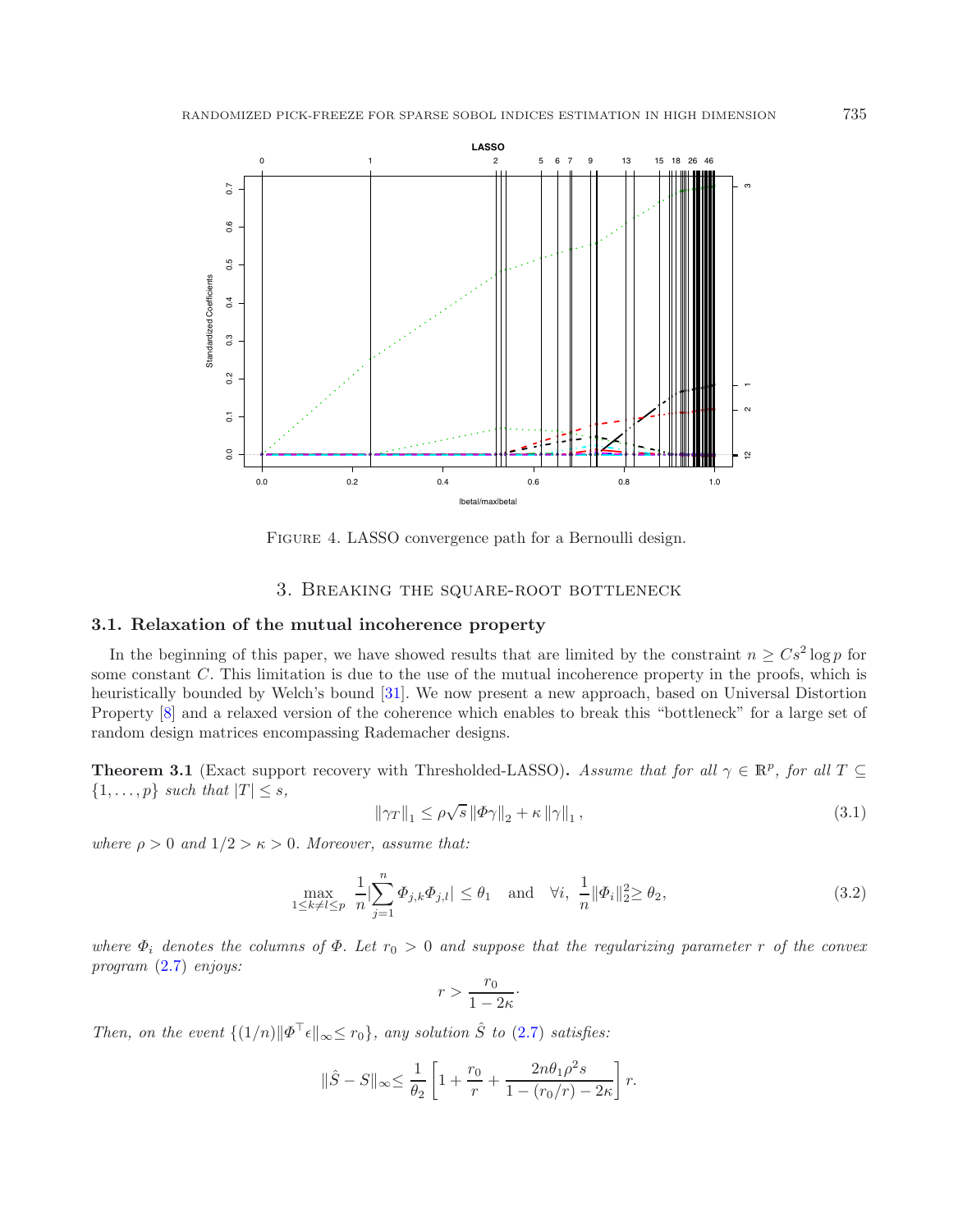*Proof.* The first order optimality conditions of the convex program [\(2.7\)](#page-4-1) shows that there exists  $\tau \in \mathbb{R}^p$  such that  $||\tau||_{\infty} \leq 1$  and:

<span id="page-11-1"></span>
$$
\frac{1}{n}\Phi^{\top}(E - \Phi \hat{S}) = r\tau.
$$

Set  $\Delta = \hat{S} - S$  and  $\Psi = (1/n) \Phi^{\top} \Phi$ . We assume that  $(1/n) \|\Phi^{\top} \epsilon\|_{\infty} \leq r_0$ . It holds:

$$
\|\Psi\Delta\|_{\infty} \le r + r_0. \tag{3.3}
$$

Moreover, Lemma [B.2](#page-4-0) shows that:

$$
\|\Delta\|_{1} \le \frac{2nr\rho^{2}s}{1 - r_{0}/r - 2\kappa}.
$$
\n(3.4)

Since each entry in the matrix  $\Psi - \text{Diag}(\|\Phi_1\|_2^2/n, \ldots, \|\Phi_p\|_2^2/n)$  is less than  $\theta_1$ , we deduce that:

$$
\theta_2 ||\Delta||_{\infty} \le ||\Psi\Delta||_{\infty} + ||(\Psi - \text{Diag}(||\Phi_1||_2^2/n, \dots, ||\Phi_p||_2^2/n))\Delta||_{\infty},
$$
  
\n
$$
\le r + r_0 + \theta_1 ||\Delta||_1,
$$
  
\n
$$
\le \left[1 + \frac{r_0}{r} + \frac{2n\theta_1\rho^2 s}{1 - r_0/r - 2\kappa}\right] r,
$$

using  $(3.3)$  and  $(3.4)$ .

**Remark 3.2.** Observe that  $(3.1)$  is the Universal Distortion Property (UDP) appearing in the article [\[8\]](#page-19-14). This property is the weakest property to obtain oracle inequalities with LASSO, see [\[8\]](#page-19-14). In particular, Restricted Isometry Property (RIP) [\[5](#page-19-19)], Restricted Eigenvalue Condition (REC) [\[2](#page-19-20)], Compatibility Condition (CC) [\[30](#page-20-6)], or  $H_{s,1}$  condition [\[17\]](#page-19-21) imply UDP. Essentially, this shows that all random matrices considered in high-dimensional statistics fit the condition [\(3.1\)](#page-10-2).

Furthermore, Condition [\(3.2\)](#page-10-3) is a relaxed version of the mutual incoherence property [\[9\]](#page-19-9) that requires:

$$
\max_{1 \le k \ne l \le p} \left| \sum_{j=1}^n \Phi_{j,k} \Phi_{j,l} \right| \le \frac{1}{2s - 1} \min_{i=1,...,p} \|\Phi_i\|_2^2,
$$

where  $\Phi_i$  denotes the columns of  $\Phi$ . Using Welch's bound [\[31](#page-20-5)], one can prove that this condition implies  $n \geq$  $Cs^2$  log p for some constant  $C > 0$ . Note that Theorem [3.1](#page-10-4) overcomes this difficulty allowing larger upper bounds on the correlations max  $\max_{1 \leq k \neq l \leq p} |\sum_{i=1}^n$  $j=1$  $\Phi_{j,k}\Phi_{j,l}|$ . As done in the next section, this result allows to derive support recovery guarantees from  $\mathcal{O}(s^{\alpha} \log(p))$  observations for any value  $1 \leq \alpha \leq 2$ .

## **3.2. Rademacher designs**

<span id="page-11-0"></span>In this section we focus on Rademacher designs defined by  $(2.12)$ , namely  $(\Phi_{ji})_{j,i}$  are independent and for all  $i, j$ , it holds  $\mathbb{P}(\Phi_{ji} = \pm 1) = 1/2$ .

**Theorem 3.3** (Exact recovery with Rademacher designs). There exists universal constants  $C_1, C_2, C_3 > 0$  such *that the following holds. Let*  $c > 1$  *and*  $\Phi \in {\pm 1}^{n \times p}$  *a Rademacher matrix drawn according to* [\(2.12\)](#page-6-2) *with:* 

- $n \geq n_0 := C_1 s \log(C_2 p)$ ;
- $s \geq 6(2+c)/C_1$ ;
- $\epsilon \sim \mathcal{N}(0, \Sigma_n)$  and the covariance diagonal entries enjoy  $\Sigma_{i,i} \leq \sigma^2$ .

<span id="page-11-2"></span>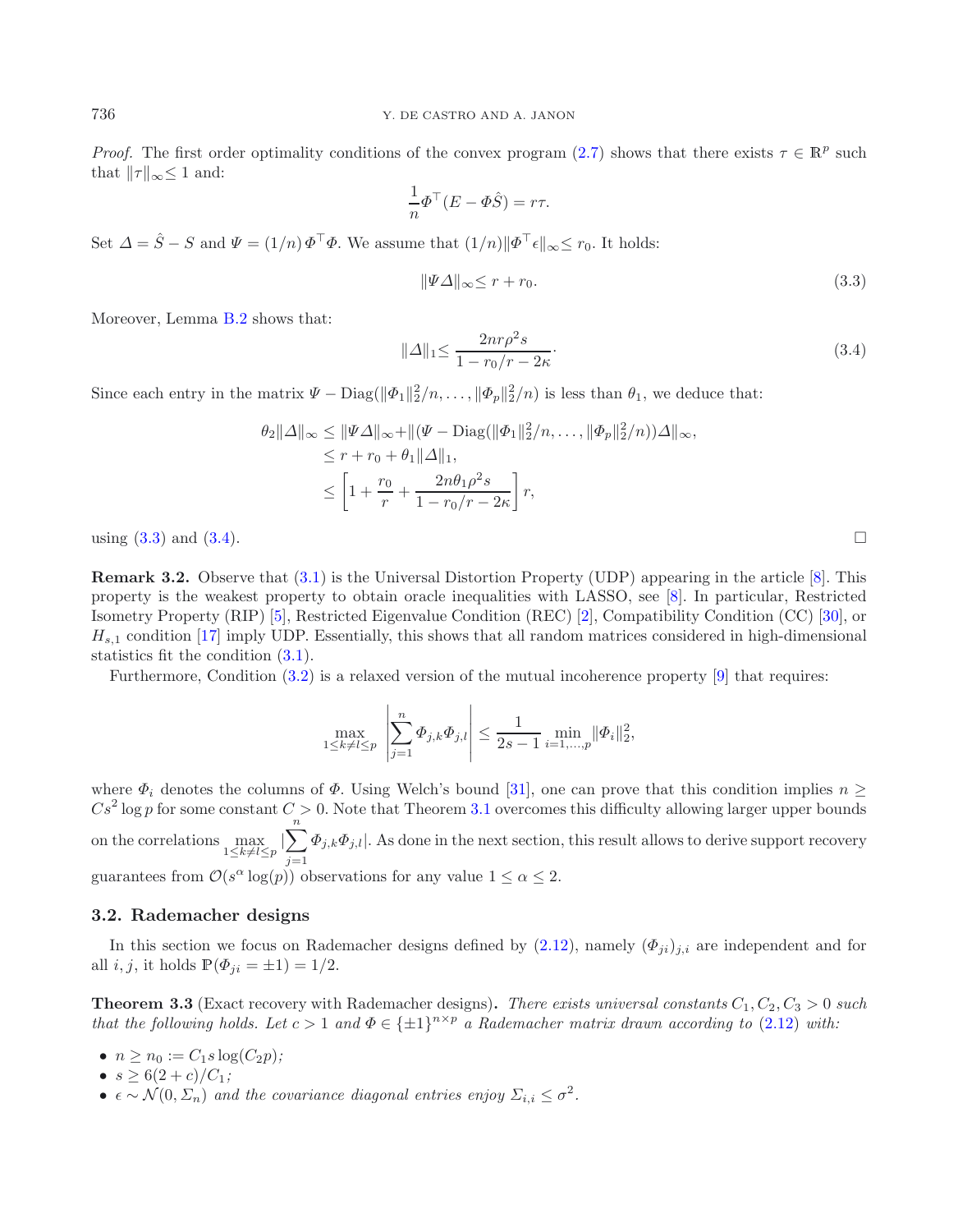Let  $\hat{S}$  be any solution to  $(2.7)$  with regularizing parameter:

<span id="page-12-0"></span>
$$
r \ge r_1 := 45 \sigma \left[ \frac{c \log p}{n} \right]^{1/2},
$$

*Then, with a probability greater than*  $1 - 3p^{-c} - 2 \exp(-C_3 n)$ *,* 

$$
\left\|\hat{S} - S\right\|_{\infty} \le \sigma \sqrt{\frac{n_0}{n}} \left[\frac{r}{r_1}\right] \left[C_1' + \frac{C_2'}{\sqrt{s}}\right] \sqrt{s},\tag{3.5}
$$

*where*  $C'_1 = 35\,869(c(2+c))^{1/2}/C_1$  *and*  $C'_2 = 46.31c^{1/2}/C_1^{1/2}$ .

#### *Proof.*

• Invoke Lemma [B.5](#page-5-2) to get that:

$$
\max_{1 \le k \ne l \le p} \frac{1}{n} \left| \sum_{j=1}^n \Phi_{j,k} \Phi_{j,l} \right| \le \left[ \frac{(2+c)8}{3C_1} \right]^{1/2} \frac{1}{\sqrt{s}},
$$

with probability greater than  $1 - 2p^{-c}$ .

• Set  $r_0 := \sigma(2c\log p/n)^{1/2}$  and  $Z_i = (1/n)\Phi^\top \epsilon$ . Observe that  $Z_i$  is centered Gaussian random variable with variance less than  $\sigma^2/n$ . Taking union bounds, it holds:

$$
\mathbb{P}[(1/n)\|\Phi^{\top}\epsilon\|_{\infty} > r_0] \le \sum_{i=1}^p \mathbb{P}[|Z_i| > \sqrt{2c}\sqrt{\log p} \,\sigma/\sqrt{n}] \le p^{1-c},
$$

using  $\|\Phi_i\|_2^2 = n$  and the fact that, for  $\sqrt{2c}\sqrt{\log p} \ge \sqrt{2\log 2}$ , we have:

$$
\mathbb{P}\left[|\mathcal{N}(0,1)| > \sqrt{2c}\sqrt{\log p}\right] \le \frac{1}{\sqrt{\pi \log 2}}\exp(-c\log p) \le p^{-c}.
$$

• From Lemma [B.3](#page-5-3) and Lemma [B.4](#page-5-4) with  $\delta = 9/50$  and  $\kappa = 4/9$ , it holds that, with a probability greater than  $1-2\exp(-C_3n)$ , for all  $\gamma \in \mathbb{R}^p$  and for  $T \subseteq \{1,\ldots,p\}$  such that  $|T| \leq s$ ,

$$
\|\gamma_T\|_1 \le 4.4128 \left(\frac{s}{n}\right)^{1/2} \|\Phi\gamma\|_2 + \frac{4}{9} \|\gamma\|_1.
$$

Observe that  $C_1 = 5/(c_1\delta^2)$ ,  $C_2 = c_2/\delta^2$  and  $C_3 = c_3C_1$  where  $c_1, c_2, c_3$  are universal constants appearing in Lemma [B.3](#page-5-3) and  $\delta = 9/50$ .

• Invoke Theorem [3.1](#page-10-4) with parameters  $\rho = 4.4128/\sqrt{n}$ ,  $\kappa = 4/9$ ,  $\theta_2 = 1$  and  $\theta_1 = ((2 + c)8/(3C_1s))^{1/2}$ , to get that for all regularizing parameter  $r \ge r_1 := 31.74r_0$ ,

$$
\|\hat{S} - S\|_{\infty} \le \left(1.0316 + 799\left(\frac{2+c}{C_1}\right)^{1/2} \sqrt{s}\right) r,
$$

on the event  $\{(1/n)|\Phi^{\top}\epsilon\|_{\infty} \leq r_0\}.$ 

**Remark 3.4.** Observe that  $(3.5)$  reads:

$$
\|\hat{S} - S\|_{\infty} \le \left[\frac{r}{r_1}\right] \left[C_1' + \frac{C_2'}{\sqrt{s}}\right] \sigma \sqrt{\frac{C_1 s^2 \log(C_2 p)}{n}},
$$

where  $C_1, C_2, C'_1, C'_2 > 0$  are constants. It shows that, for all  $\alpha > 0$ , Thresholded-LASSO exactly recovers the true support if the non-zero coefficients are above a threshold that is proportional to  $\sigma s^{\frac{1-\alpha}{2}}$  from  $n = \mathcal{O}(s^{1+\alpha} \log p)$ observations. Hence, we have tackled the regime  $0 < \alpha < 1$  where the elementary analysis of Theorem [2.8](#page-6-0) fails to be applicable.

 $\Box$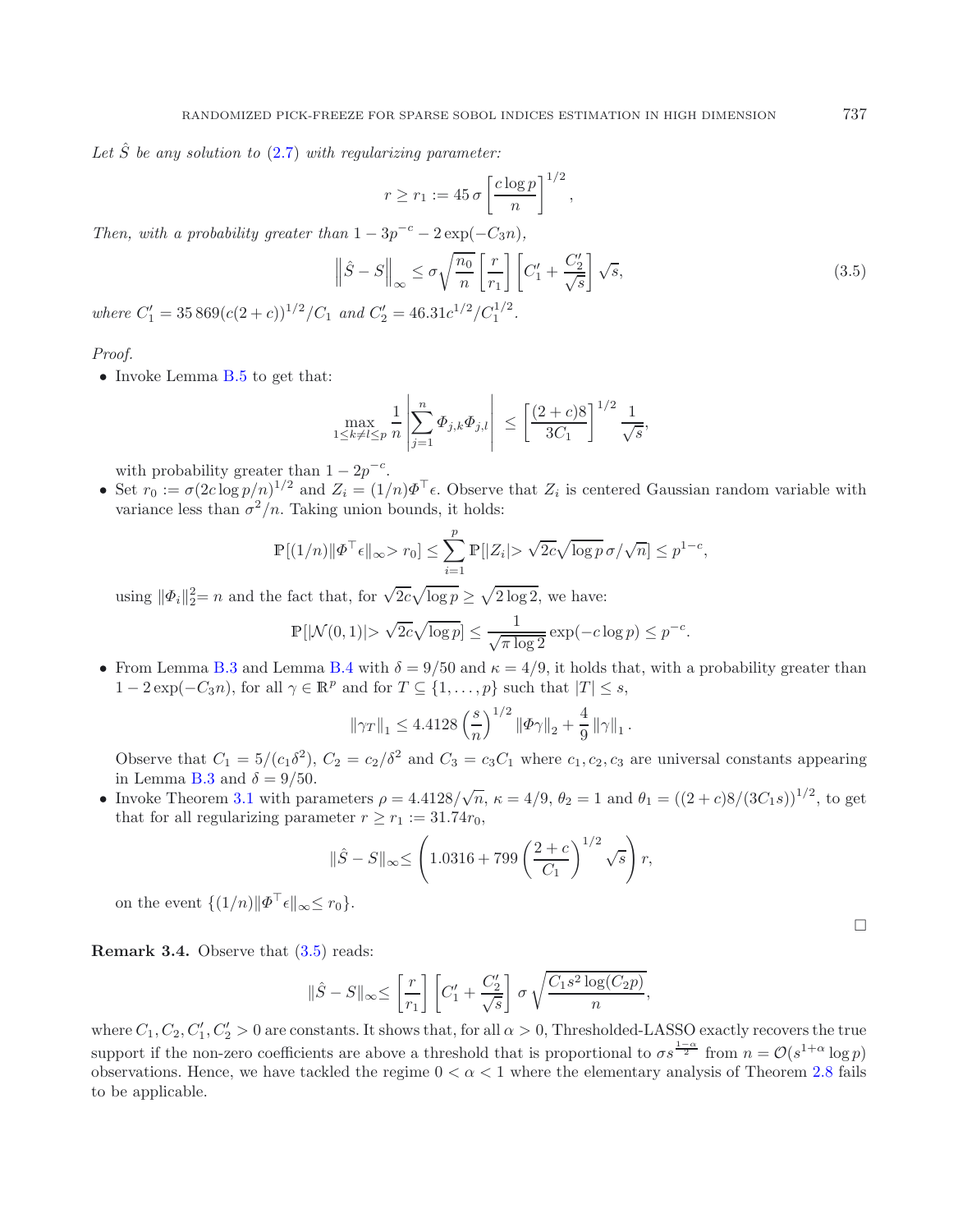## 738 Y. DE CASTRO AND A. JANON

# 4. Conclusions

We have presented a new and performant method for estimating Sobol's indices in high-dimensional additive models. We have shown that this method can lead to very good results in terms of computational costs. Besides, the error analysis of our algorithm led us to propose the results in Section [3,](#page-10-0) which are also of interest outside of the Sobol's indices context, and which gives support recovery property for thresholded LASSO that are, to our best knowledge, greatly improving the results of the literature.

# Appendix A. Proof of the theorems

## <span id="page-13-0"></span>**A.1. Proof of Theorem [2.2](#page-4-0)**

We capitalize on [\[3](#page-19-22),[19](#page-19-8)[,32\]](#page-20-3) to prove sup-norm error bound when the design matrix has Bernoulli distribution.

## **Step 1: Rescaling.**

We rewrite [\(2.6\)](#page-3-1) as  $\tilde{E} = \tilde{\Phi} S + \tilde{\epsilon}$  where:

$$
\tilde{E}=\frac{1}{\sqrt{\mu}}E,~~\tilde{\varPhi}=\frac{1}{\sqrt{\mu}}\varPhi,~~\tilde{\epsilon}=\frac{1}{\sqrt{\mu}}\epsilon.
$$

Note  $\widehat{S}$  satisfies:

$$
\widehat{S}\in\mathop{\rm argmin}_{U\in{\mathbb{R}}^p} \big\{\frac{1}{n}\left\|\tilde{E}-\tilde{\varPhi}U\right\|_2^2+2\tilde{r}\left\|U\right\|_1\big\}
$$

with:

$$
\tilde{r} = \frac{r}{\mu} = A\sigma \sqrt{\frac{1+\delta}{\mu}} \sqrt{\frac{\ln p}{n}}.\tag{A.1}
$$

## **Step 2: Expectation and concentration.**

We define:

$$
\Psi = \frac{1}{n} \tilde{\Phi}^T \tilde{\Phi} = \frac{1}{n\mu} \Phi^T \Phi.
$$

Thanks to the rescaling above, we have, for all  $i = 1, \ldots, p$ :

$$
\mathbb{E}(\Psi_{ii}) = \frac{1}{n} \sum_{k=1}^{n} \mathbb{E}\left(\tilde{\Phi}_{ki}^{2}\right) = 1,
$$

and, for all  $j = 1, \ldots, p, j \neq i$ :

$$
\mathbb{E}(\Psi_{ij}) = \frac{1}{n} \sum_{k=1}^{n} \mathbb{E}(\tilde{\Phi}_{ki} \tilde{\Phi}_{kj}) = \mu.
$$

Besides, Hoeffding's inequality [\[15\]](#page-19-23) gives that for all  $i = 1, \ldots, p$  and any  $\delta > 0$ ,

$$
\mathbb{P}\left(|\varPsi_{ii}-1|\geq \delta\right)=\mathbb{P}\left(\left|\frac{1}{n}\sum_{k=1}^n(\varPhi_{ki}^2-\mu)\right|\geq \delta\mu\right)\leq 2\exp(-2n\delta^2\mu^2),
$$

and, similarly, for any  $j \neq i$ ,

$$
\mathbb{P}\left(|\varPsi_{ij}-\mu|\geq \delta\right)\leq 2\exp\left(-2n\delta^2\mu^2\right).
$$

Thus, by union bound:

$$
\mathbb{P}\left(\max_{i=1,\dots,p} |\Psi_{ii} - 1| \ge \delta\right) \le 2\exp\left(-2n\delta^2\mu^2 + \ln p\right),\,
$$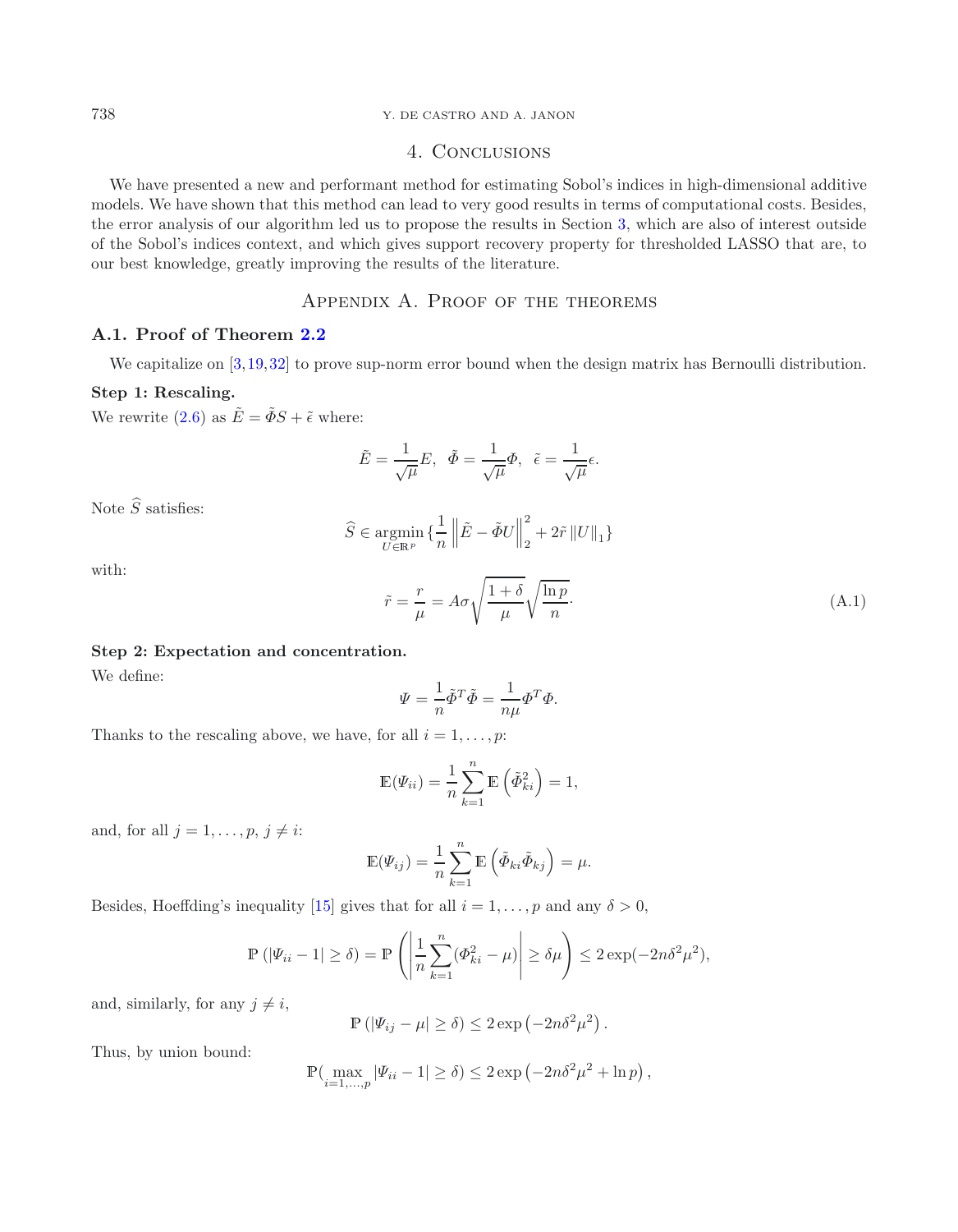and:

$$
\mathbb{P}(\max_{j \neq i} |\Psi_{ij} - \mu| \ge \delta) \le 2 \exp\left(-2n\delta^2 \mu^2 + \ln \frac{p(p-1)}{2}\right),
$$
  

$$
\le \exp\left(-2n\delta^2 \mu^2 + 2\ln p\right).
$$

#### **Step 3: Noise control.**

We proceed as in the proof of (Lem. 1 of [\[19](#page-19-8)]). We define, for  $i = 1, \ldots, p$ :

$$
Z_i = \frac{1}{n} \sum_{j=1}^n \tilde{\Phi}_{ji} \tilde{\epsilon}_j = \frac{1}{n} \left( \tilde{\Phi}^T \tilde{\epsilon} \right)_i.
$$

We define the following event:

$$
\mathcal{B} = \left\{ \max_{i=1,\dots,p} |\Psi_{ii} - 1| \le \delta \right\}.
$$

For a given  $\Phi$ , we denote by  $\Sigma = \Sigma(\Phi)$  the covariance matrix of  $\epsilon$ , hence the covariance matrix of  $\tilde{\epsilon}$  is  $\Sigma/\mu$ . Note that, as a function of  $\Phi$ ,  $\Sigma$  is also a random variable. We also denote by  $\mathbb{V}arZ_i$  the variance of  $Z_i$  for a fixed  $\Phi$ , which is also a  $\Phi$ -mesurable random variable. Conditionally on  $\mathcal{B}$ , we have:

$$
\begin{split}\n\mathbf{Var}Z_{i} &= \frac{1}{n^{2}} \mathbf{Var} \left[ \left( \tilde{\Phi}^{T} \tilde{\epsilon} \right)_{i} \right] \\
&= \frac{1}{\mu n^{2}} e_{i}^{T} \left( \tilde{\Phi}^{T} \Sigma \tilde{\Phi} \right) e_{i} \text{ where } (e_{i})_{k} = \begin{cases} 1 \text{ if } i = k \\
0 \text{ else} \end{cases} \\
&= \frac{1}{\mu n^{2}} (\tilde{\Phi} e_{i})^{T} \Sigma (\tilde{\Phi} e_{i}) \\
&\leq \frac{1}{\mu n^{2}} \sigma^{2} \left\| \tilde{\Phi} e_{i} \right\|_{2}^{2} \\
&= \frac{1}{n \mu} \sigma^{2} e_{i}^{T} \Psi e_{i} \\
&\leq \frac{1}{n \mu} \sigma^{2} (1 + \delta) \text{ as } \mathcal{B} \text{ holds.}\n\end{split}
$$

Now consider the following event:

$$
\mathcal{A} = \bigcap_{i=1}^p \left\{ |Z_i| \leq \frac{\tilde{r}}{2} \right\}.
$$

We have:

$$
\mathbb{P}(\mathcal{A}\cap\mathcal{B})=\mathbb{P}(\mathcal{A}|\mathcal{B})\mathbb{P}(\mathcal{B}).
$$

From union bound and standard results on Gaussian tails, we get:

$$
\mathbb{P}(\mathcal{A}|\mathcal{B}) \ge 1 - p \exp\left(-\frac{n\mu}{2\sigma^2(1+\delta)} \left(\frac{\tilde{r}}{2}\right)^2\right)
$$

$$
\ge 1 - p^{1 - \frac{A^2}{8}}
$$

by using  $(A.1)$ . Hence, Step 2 gives:

$$
\mathbb{P}(\mathcal{A} \cap \mathcal{B}) \ge \left(1 - p^{1 - A^2/8}\right) \left(1 - 2\exp\left(-2n\delta^2\mu^2 + \ln p\right)\right).
$$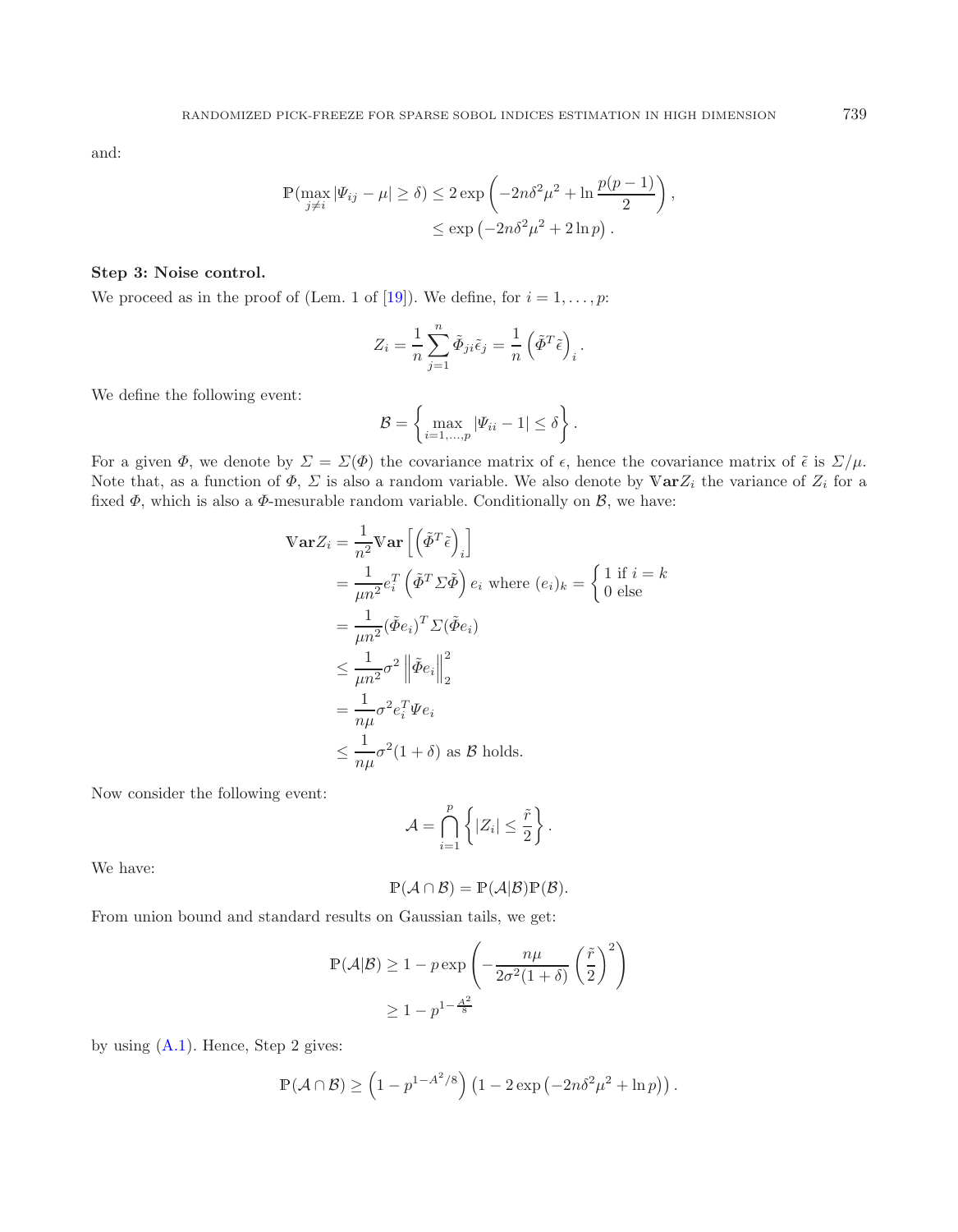**Remark A.1.** following Remark [2.5](#page-5-2) (given after the statement of the proven theorem), one can precisely account for the non-gaussianity of the  $\epsilon$  noise by subtracting a correction term to minor  $\mathbb{P}(\mathcal{A}|\mathcal{B})$ , by using the Berry–Esseen's theorem for the  $\hat{S}$  estimator given in [\[13](#page-19-4)].

Now suppose that  $A \cap B$  is realized. We have:

$$
\frac{1}{n} \left\| \tilde{\varPhi}^T \tilde{\epsilon} \right\|_{\infty} \le \frac{\tilde{r}}{2},
$$

where

$$
||v||_{\infty} = \max |v_i|.
$$

<span id="page-15-1"></span>Set  $\Delta = S - \widehat{S}$ . We have:

$$
\begin{split} \|\Psi\Delta\|_{\infty} &= \frac{1}{n} \left\| \tilde{\varPhi}^T \tilde{\varPhi} \Delta \right\|_{\infty}, \\ &= \frac{1}{n} \left\| \tilde{\varPhi}^T \tilde{\varPhi} S - \tilde{\varPhi}^T \tilde{\varPhi} \tilde{S} \right\|_{\infty}, \\ &= \frac{1}{n} \left\| \tilde{\varPhi}^T \tilde{E} - \tilde{\varPhi}^T \tilde{\epsilon} - \tilde{\varPhi}^T \tilde{\varPhi} \tilde{S} \right\|_{\infty}, \\ &\leq \frac{1}{n} \left\| \tilde{\varPhi}^T \left( \tilde{E} - \tilde{\varPhi} \tilde{S} \right) \right\|_{\infty} + \frac{1}{n} \left\| \tilde{\varPhi}^T \tilde{\epsilon} \right\|_{\infty}. \end{split}
$$

As the Dantzig constraint:

$$
\left\| \frac{1}{n} \tilde{\Phi}^T \left( \tilde{E} - \tilde{\Phi} \tilde{S} \right) \right\|_{\infty} \leq \tilde{r}
$$

holds, see [\[19\]](#page-19-8), we have:

<span id="page-15-0"></span> $\|\Psi\Delta\|_{\infty} \leq \frac{3\tilde{r}}{2}$  $\frac{2}{2}$  (A.2)

# **Step 4: Control of**  $||\Delta||_1$ **.**

**Step 4a.** Majoration of  $\Delta^T \Psi \Delta$ . We have, on the event  $\mathcal{A} \cap \mathcal{B}$ :

$$
\left|\Delta^T \Psi \Delta\right| \leq \left\|\Psi \Delta\right\|_{\infty} \left\|\Delta\right\|_{1}
$$
  

$$
\leq \frac{3\tilde{r}}{2} \left(\left\|\Delta_J\right\|_{1} + \left\|\Delta_{J^c}\right\|_{1}\right),
$$

by introducing the  $\Delta_J$  and  $\Delta_{J^c}$  vectors defined by:

$$
(\Delta_J)_i = \begin{cases} \Delta_i & \text{if } S_i \neq 0 \\ 0 & \text{else} \end{cases} \quad (\Delta_{J^c})_i = \begin{cases} 0 & \text{if } S_i \neq 0 \\ \Delta_i & \text{else.} \end{cases}
$$

We recall that  $||\Delta_{J^c}||_1 \leq 3 ||\Delta_J||_1$  (see [\[19](#page-19-8)], Lem. 1, (9)). Hence, on  $\mathcal{A} \cap \mathcal{B}$ ,

$$
\left|\Delta^T \Psi \Delta\right| \le 6\tilde{r} \left\|\Delta_J\right\|_1. \tag{A.3}
$$

**Step 4b.** Minoration of  $\Delta^T \Psi \Delta$ . Let's introduce the circulant matrix M:

$$
M = \begin{pmatrix} 1 & \mu & \cdots & \mu \\ \mu & 1 & \ddots & \vdots \\ \vdots & \ddots & \ddots & \mu \\ \mu & \cdots & \mu & 1 \end{pmatrix}
$$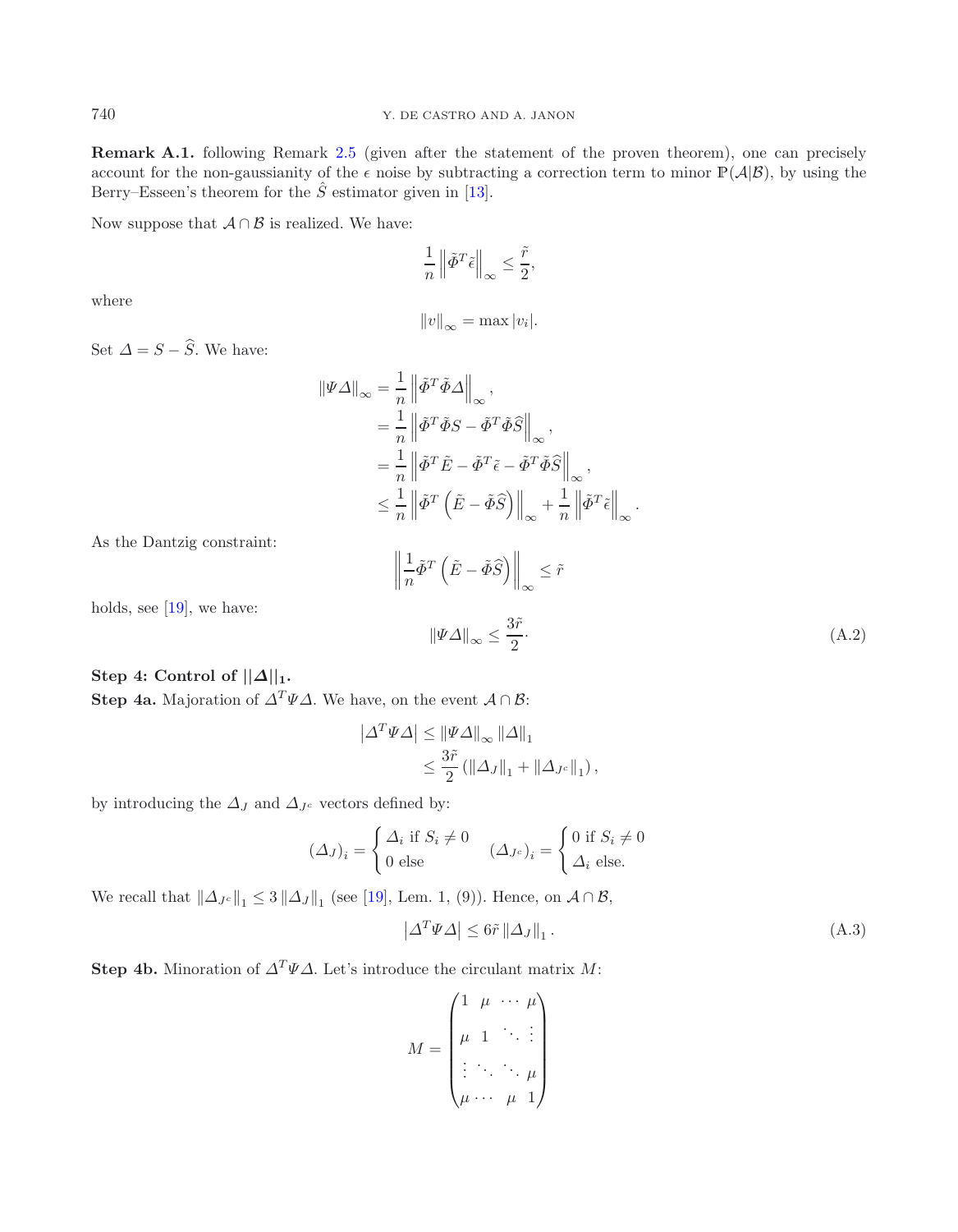whose smallest eigenvalue is  $1 - \mu$  (see [\[14](#page-19-24)]). Hence:

<span id="page-16-0"></span>
$$
\Delta^T \Psi \Delta = \Delta^T M \Delta + \Delta^T (\Psi - M) \Delta
$$
  
\n
$$
\geq (1 - \mu) \|\Delta\|_2^2 - |\Delta^T (\Psi - M) \Delta|
$$
  
\n
$$
\geq (1 - \mu) \|\Delta_J\|_2^2 - |\Delta^T (\Psi - M) \Delta|
$$
  
\n
$$
\geq \frac{1 - \mu}{s} \|\Delta_J\|_1^2 - |\Delta^T (\Psi - M) \Delta|,
$$

<span id="page-16-1"></span>since  $\Delta_J$  has s nonzero components. We have:

$$
\left|\Delta^T(\Psi - M)\Delta\right| \le \left\|\Delta\right\|_1 \left\|(\Psi - M)\Delta\right\|_\infty \le 4 \left\|\Delta_J\right\|_1 \left\|(\Psi - M)\Delta\right\|_\infty. \tag{A.4}
$$

Now define the event:

$$
C = \left\{\max_{j \neq i} |\Psi_{ij} - \mu| \geq \delta\right\}.
$$

It is clear that, on  $\mathcal{B}\cap\mathcal{C}$ , all entries of  $\Psi - M$  are absolutely bounded by  $\delta$ . Hence, on  $\mathcal{B}\cap\mathcal{C}$ ,

$$
\left\|(\Psi - M)\Delta\right\|_{\infty} \le \delta \left\|\Delta\right\|_{1} \le 4\delta \left\|\Delta_{J}\right\|_{1},
$$

<span id="page-16-2"></span>and, by  $(A.4)$ :

$$
|\Delta^T(\Psi - M)\Delta| \le 16\delta \left\|\Delta_J\right\|_1^2,
$$

which gives:

hence:

$$
\Delta^T \Psi \Delta \ge \left(\frac{1-\mu}{s} - 16\delta\right) \left\|\Delta_J\right\|_1^2. \tag{A.5}
$$

**Step 4c.** Majoration of  $||\Delta||_1$ . By using [\(A.3\)](#page-15-0) and [\(A.5\)](#page-16-1), we get that on  $\mathcal{A} \cap \mathcal{B} \cap \mathcal{C}$ :

$$
\|\Delta J\|_1 \le \frac{6\tilde{r}}{\frac{1-\mu}{s} - 16\delta},
$$
  

$$
\|\Delta\|_1 \le \frac{24\tilde{r}}{\frac{1-\mu}{s} - 16\delta}.
$$
 (A.6)

 $\text{Step 5: Majoration of } \|\Delta\|_{\infty}.$ 

On  $\mathcal{A} \cap \mathcal{B} \cap \mathcal{C}$ , we have:

$$
\|\Delta\|_{\infty} \le \|\Psi\Delta\|_{\infty} + \|\Psi\Delta - \Delta\|_{\infty}
$$
  
\n
$$
\le \frac{3\tilde{r}}{2} + \|(\Psi - \text{Id})\Delta\|_{\infty} \quad \text{by using (A.2)}
$$
  
\n
$$
\le \frac{3\tilde{r}}{2} + (\mu + \delta) \|\Delta\|_{1} \quad \text{since each entry in } \Psi - \text{Id is less than } \mu + \delta
$$
  
\n
$$
\le \left(\frac{3}{2} + \frac{24(\mu + \delta)}{\frac{1-\mu}{s} - 16\delta}\right) \tilde{r} \quad \text{by using (A.6).}
$$

To finish, it is easy to see, using Step 2, that  $\mathbb{P}(\mathcal{A}\cap\mathcal{B}\cap\mathcal{C}) \geq 1-\alpha$ .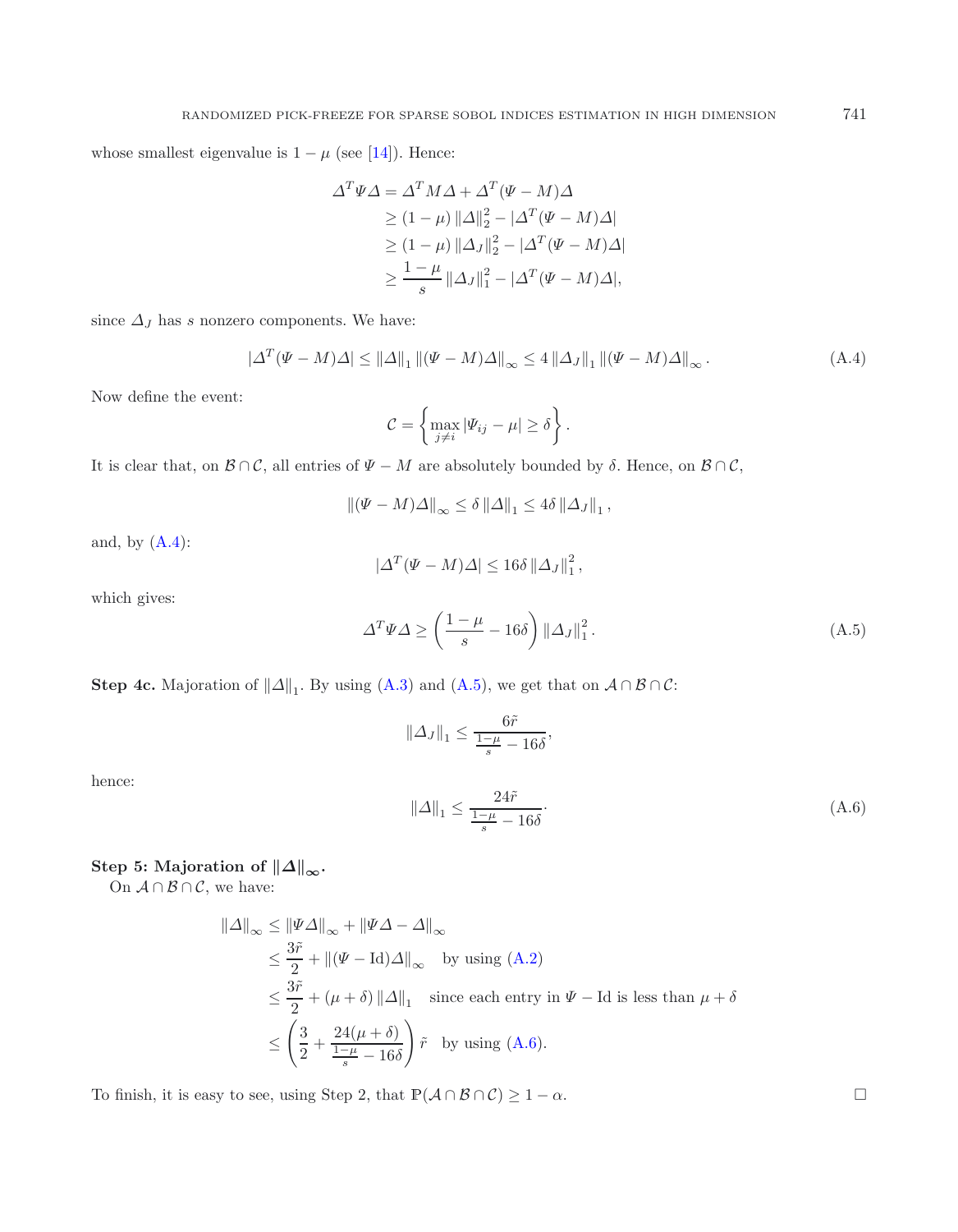## **A.2. Proof of Theorem [2.8](#page-6-0)**

We rely on the result of [\[19\]](#page-19-8). Observe that:

<span id="page-17-0"></span>
$$
\Psi = \frac{1}{n} \Phi^T \Phi.
$$

We have for all  $j = 1, \ldots, p, j \neq i$ :

$$
\mathbb{E}(\Psi_{ij}) = \frac{1}{n} \sum_{k=1}^{n} \mathbb{E}(\tilde{\Phi}_{ki} \tilde{\Phi}_{kj}) = 0.
$$

Hence, for any  $\delta > 0$ , Hoeffding's inequality and union bound give:

$$
\mathbb{P}(\max_{j\neq i} |\Psi_{ij}| \geq \delta) \leq \exp\left(-n\frac{\delta^2}{2} + 2\ln p\right).
$$

We also notice that  $\Psi_{ii} = 1$  for all i. Hence, Assumptions 1 and 2 of (Thm. 1 in [\[19\]](#page-19-8)) are satisfied with probability as described in the statement of the theorem.

# Appendix B. Support recovery using thresholded-LASSO

## **B.1. Standard results using UDP**

**Lemma B.1** (Lem. A.2 in [\[8](#page-19-14)]). Let  $r > r_0 > 0$  and  $\hat{S}$  a solution to [\(2.7\)](#page-4-1) with regularizing parameter r. Set  $\Delta = \hat{S} - S$ *. On the event*  $\{(\hat{1}/n)|\Phi^{\top}\epsilon\|_{\infty} \leq r_0\}$ , it holds that for all  $T \subseteq \{1, \ldots, p\}$  such that  $|T| \leq s$ ,

$$
\frac{1}{2r} \left[ \frac{1}{2n} \|\Phi \Delta\|_2^2 + (r - r_0) \|\Delta\|_1 \right] \le \|\Delta_T\|_1 + \|S_{T^c}\|_1. \tag{B.1}
$$

*Proof.* By optimality in  $(2.7)$ , we get:

$$
\frac{1}{2n}||E - \Phi \hat{S}||_2^2 + r||\hat{S}||_1 \le \frac{1}{2n}||\epsilon||_2^2 + r||S||_1.
$$

It yields,

$$
\frac{1}{2n} \|\varPhi\varDelta\|_2^2 - \frac{1}{n} \langle \varPhi^\top \epsilon, \varDelta \rangle + r \|\hat{S}\|_1 \leq r \|S\|_1.
$$

Let  $T \subseteq \{1,\ldots,p\}$  such that  $|T| \leq s$ . We assume that  $(1/n) \|\Phi^{\top}\epsilon\|_{\infty} \leq r_0$ . Invoking Hölder's inequality, we have:

$$
\frac{1}{2n} \|\Phi\Delta\|_2^2 + r\|\hat{S}_{J^c}\|_1 \le r(\|S_J\|_1 - \|\hat{S}_J\|_1) + r\|S_{J^c}\|_1 + r_0\|\Delta\|_1.
$$

Adding  $r||S_{Jc}||_1$  on both sides, observe that:

$$
\frac{1}{2n} \|\Phi \Delta\|_2^2 + (r - r_0) \|\Delta J^c\|_1 \le (r + r_0) \|\Delta J\|_1 + 2r \|S_{J^c}\|_1.
$$
\n(B.2)

Adding  $(r - r_0) ||\Delta_J||_1$  on both sides, we conclude the proof.  $\Box$ 

**Lemma B.2** (Thm. 2.1 in [\[8](#page-19-14)]). *Assume that for all*  $\gamma \in \mathbb{R}^p$ , *for all*  $T \subseteq \{1, ..., p\}$  *such that*  $|T| \leq s$ ,

$$
\left\|\gamma_T\right\|_1 \leq \rho\sqrt{s} \left\|\varPhi\gamma\right\|_2 + \kappa \left\|\gamma\right\|_1.
$$

*where*  $\rho > 0$  *and*  $1/2 > \kappa > 0$ *. Moreover, assume that the regularizing parameter* r *of the convex program* [\(2.7\)](#page-4-1) *enjoys*  $r > r_0/(1 - 2\kappa)$ *. Then, on the event*  $\{(1/n) \| \Phi^{\top} \epsilon \|_{\infty} \leq r_0\}$ *, any solution*  $\hat{S}$  *to* [\(2.7\)](#page-4-1) *satisfies:* 

$$
\|\hat{S} - S\|_1 \le \frac{2rn\rho^2 s}{1 - (r_0/r) - 2\kappa}.
$$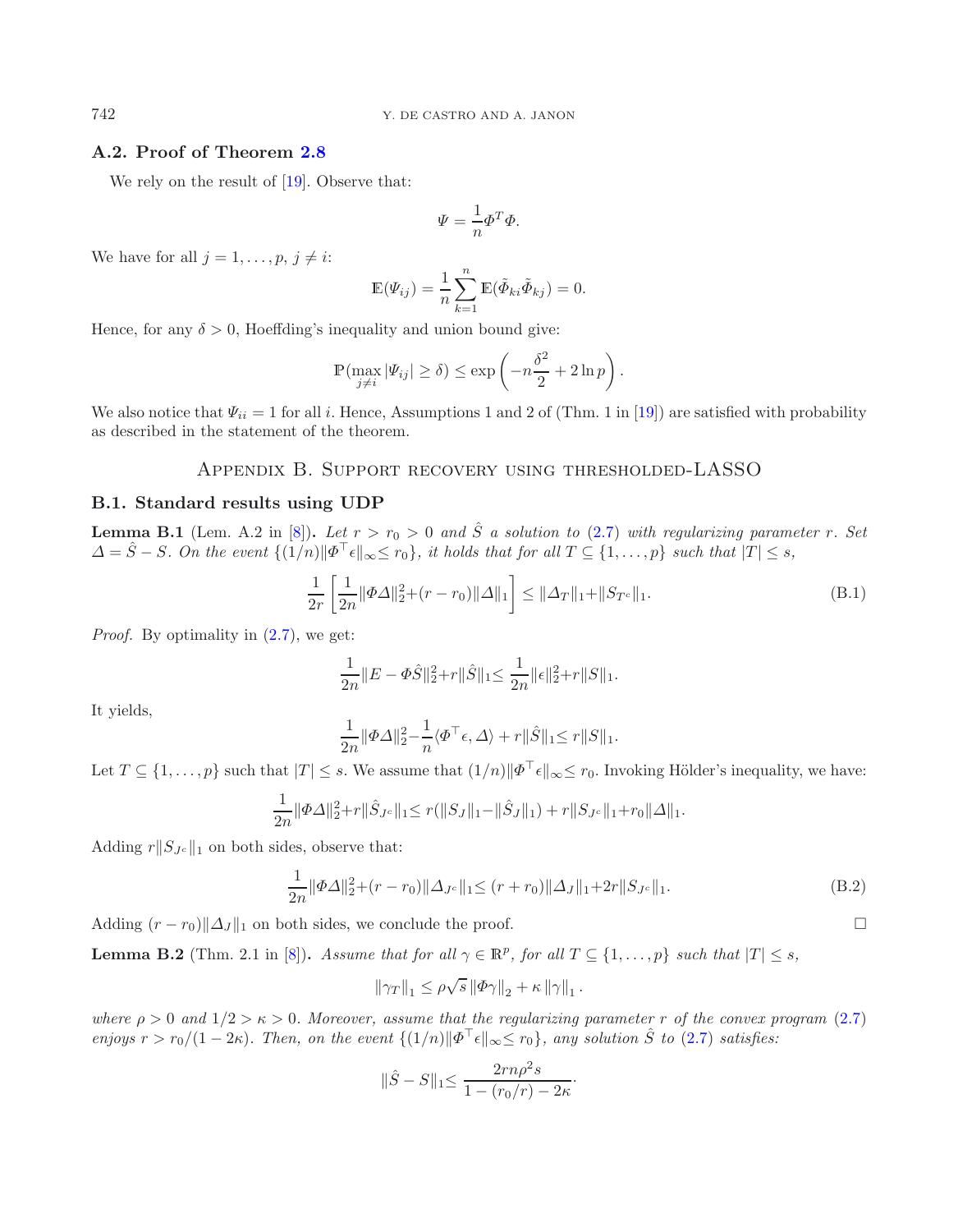*Proof.* Assume that  $(1/n)$  $\|\Phi^{\top}\epsilon\|_{\infty} \leq r_0$ . Using [\(3.1\)](#page-10-2) and [\(B.1\)](#page-17-0) with  $J = T$ , the support of S, we get:

$$
\frac{1}{2r} \left[ \frac{1}{2n} \|\Phi \Delta\|_2^2 + (r - r_0) \|\Delta\|_1 \right] \le \rho \sqrt{s} \|\Phi \Delta\|_2 + \kappa \|\Delta\|_1,
$$

where  $\Delta = \hat{S} - S$ . It yields,

$$
\left[\frac{1}{2}\left(1-\frac{r_0}{r}\right)-\kappa\right]||\Delta||_1 \leq -\frac{1}{4rn}||\Phi\Delta||_2^2 + \rho\sqrt{s}||\Phi\Delta||_2 \leq rn\rho^2s,
$$

using the fact that the polynomial  $x \mapsto -1/(4rn)x^2 + \rho \sqrt{s}x$  is not greater than  $rn\rho^2 s$ .

#### **B.2. Rademacher designs**

The result and the proof given on the 13th page rely on the following lemmas.

**Lemma B.3** (Rademacher designs satisfy RIP). There exists universal constants  $c_1, c_2, c_3$  *such that the following holds. Let*  $\delta \in (0,1)$  *and*  $p, n, s' > 0$  *such that:* 

$$
s' = \left\lfloor \frac{c_1 \delta^2 n}{\log(c_2 p / (\delta^2 n))} \right\rfloor,
$$

*then, with probability at least*  $1 - 2 \exp(-c_3 n)$ *, a matrix*  $\Phi \in {\pm 1}^{n \times p}$  *drawn according to the Rademacher's model* [\(2.12\)](#page-6-2) *enjoy the RIP property, namely for all*  $\gamma \in \mathbb{R}^p$  *such that*  $\|\gamma\|_0 \leq s'$ ,

$$
n(1-\delta)^2 \|\gamma\|_2^2 \le \|\Phi \gamma\|_2^2 \le n(1+\delta)^2 \|\gamma\|_2^2.
$$

*Proof.* Numerous authors have proved this result, see Example 2.6.3 and Theorem 2.6.5 in [\[7\]](#page-19-18) for instance.  $\square$ 

**Lemma B.4** (Rademacher designs satisfy UDP). *There exists universal constants*  $c_1, c_2, c_3$  *such that the following holds.* Let  $\delta \in (0, \sqrt{2}-1)$  and  $s > 0$  such that:

$$
5s \le s' := \left\lfloor \frac{c_1 \delta^2 n}{\log(c_2 p / (\delta^2 n))} \right\rfloor,
$$

*then, with probability at least*  $1 - 2 \exp(-c_3 n)$ *, a matrix*  $\Phi \in {\pm 1}^{n \times p}$  *drawn according to the Rademacher model* [\(2.12\)](#page-6-2) *enjoy for all*  $\gamma \in \mathbb{R}^p$  *and for all*  $T \subseteq \{1, ..., p\}$  *such that*  $|T| \leq s$ *,* 

$$
\|\gamma_T\|_1 \leq \rho\sqrt{s} \left\|\varPhi\gamma\right\|_2 + \kappa \left\|\gamma\right\|_1.
$$

*where:*

• 
$$
1/2 > \kappa > \left(1 + 2((1 - \delta)/(1 + \delta))^{\frac{1}{2}}\right)^{-1},
$$
  
\n•  $\sqrt{n}\rho = \left(\sqrt{1 - \delta} + (\kappa_0 - 1)/(2\kappa_0)\sqrt{1 + \delta}\right)^{-1}.$ 

*Proof.* The proof follows from Lemma [B.3](#page-5-3) and Proposition 3.1 in [\[8\]](#page-19-14).  $\Box$ 

**Lemma B.5.** Let  $c, C_1 > 0$  and  $p, n, s > 0$  such that  $n \geq C_1 s \log p$  and  $s \geq 3(2+c)/C_1$ . Then, with probability *greater than*  $1 - 2p^{-c}$ *, it holds for all*  $k \neq l \in \{1, ..., p\}$ *,* 

$$
\frac{1}{n} \left| \sum_{i=1}^{n} \Phi_{i,k} \Phi_{i,l} \right| \le \left[ \frac{(2+c)8}{3C_1} \right]^{1/2} \frac{1}{\sqrt{s}}.
$$

 $\Box$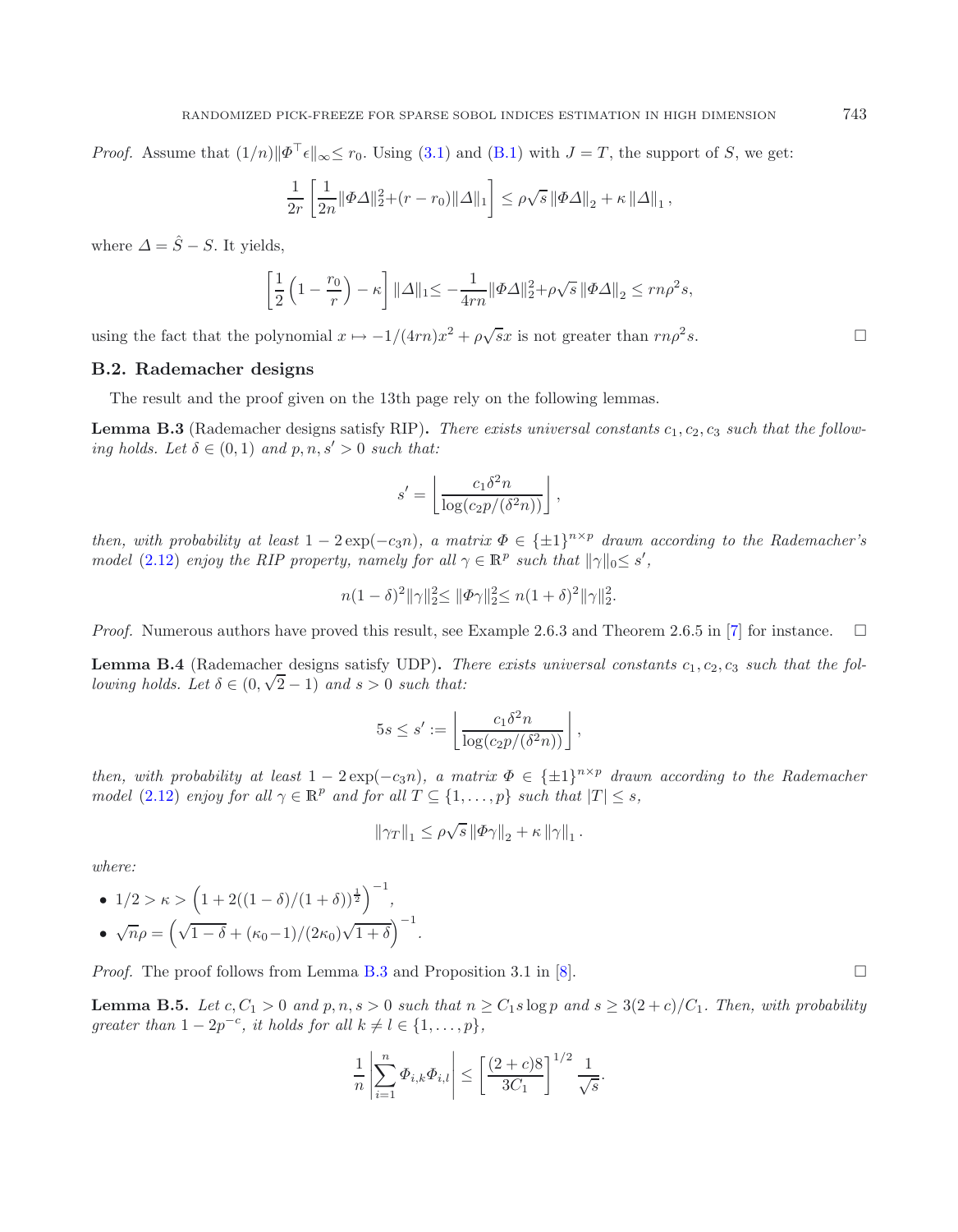*Proof.* Let  $k \neq l \in \{1,\ldots,p\}$ . Set  $X_i = \Phi_{i,k} \Phi_{i,l}$  and observe that  $X_i$  are independent Rademacher random variables. From Bernstein's inequality, it holds for all  $0 < t < 1$ ,

$$
\mathbb{P}\left(\left|\frac{1}{n}\sum_{i=1}^{n}X_i\right| \geq t\right) \leq 2\exp\left(-\frac{3n}{8}t^2\right).
$$

Set  $t = ((2 + c)8/(3sC_1))^{1/2}$  and observe  $\#\{k \neq l\} \leq \exp(2 \log p)$ .

*Acknowledgements.* We would like to thank the anonymous referees, whose careful reading and comments have helped to greatly improve this paper.

### **REFERENCES**

- <span id="page-19-13"></span>[1] P.J. Bickel, Y. Ritov and A.B. Tsybakov, Simultaneous analysis of Lasso and Dantzig selector. Ann. Stat. **37** (2009) 1705–1732.
- <span id="page-19-20"></span>[2] P.J. Bickel, Y. Ritov and A.B. Tsybakov, Simultaneous analysis of lasso and Dantzig selector. Ann. Stat. **37** (2009) 1705–1732.
- <span id="page-19-22"></span>[3] P.L. Bühlmann and S.A. van de Geer, Statistics for High-Dimensional Data. Springer (2011).
- <span id="page-19-15"></span>[4] E.J. Cand`es and Y. Plan, Near-ideal model selection by L1 minimization. Ann. Stat. **37** (2009) 2145–2177.
- <span id="page-19-19"></span>[5] E.J. Candes and T. Tao, The Dantzig selector: statistical estimation when *p* is much larger than *n*. Ann. Stat. **35** (2007) 2313–2351.
- <span id="page-19-16"></span>[6] E.J. Candes, J.K. Romberg and T. Tao, Stable signal recovery from incomplete and inaccurate measurements. Commun. Pure Appl. Math. **59** (2006) 1207–1223.
- <span id="page-19-18"></span>[7] D. Chafaı, O. Guédon, G. Lecué and A. Pajor, Interactions Between Compressed Sensing, Random Matrices, and High Dimensional Geometry. Panoramas et Synthèses. SMF (2012).
- [8] Y. de Castro, A remark on the lasso and the Dantzig selector. *Stat. Probab. Lett.* (2012).
- <span id="page-19-14"></span><span id="page-19-9"></span>[9] D.L. Donoho, M. Elad and V.N. Temlyakov, Stable recovery of sparse overcomplete representations in the presence of noise. Inf. Theory IEEE Trans. **52** (2006) 6–18.
- <span id="page-19-17"></span>[10] B. Efron, T. Hastie, I. Johnstone and R.J. Tibshirani, Least angle regression. Ann. Stat. **32** (2004) 407–499.
- <span id="page-19-10"></span>[11] Jianqing Fan, Yang Feng and Rui Song, Nonparametric independence screening in sparse ultra-high-dimensional additive models. J. Am. Stat. Assoc. **106** (2011).
- <span id="page-19-7"></span>[12] J.-J. Fuchs, On sparse representations in arbitrary redundant bases. Inf. Theory IEEE Trans. **50** (2004) 1341–1344.
- <span id="page-19-4"></span>[13] F. Gamboa, A. Janon, T. Klein, A. Lagnoux-Renaudie and C. Prieur, Statistical inference for Sobol pick freeze Monte Carlo method. Preprint [arXiv:1303.6447](http://arxiv.org/abs/1303.6447) (2013).
- <span id="page-19-24"></span>[14] R. Gray, Toeplitz and Circulant Matrices: A Review. Now Publishers Inc. (2006).
- <span id="page-19-23"></span>[15] W. Hoeffding, Probability Inequalities for Sums of Bounded Random Variables. J. Am. Statist. Assoc. **58** (1963) 13–30.
- <span id="page-19-12"></span>A. Janon, T. Klein, A. Lagnoux, M. Nodet and C. Prieur, Asymptotic normality and efficiency of two Sobol index estimators. Preprint available at  $http://hal.inria.fr/hal-00665048/en$  (2012).
- <span id="page-19-21"></span>[17] A. Juditsky and A. Nemirovski, Accuracy Guarantees for-Recovery. Inf. Theory IEEE Trans. **57** (2011) 7818–7839.
- <span id="page-19-1"></span>[18] R. Liu and A.B. Owen, Estimating Mean Dimensionality. Department of Statistics, Stanford University (2003).
- <span id="page-19-8"></span>[19] K. Lounici, Sup-norm convergence rate and sign concentration property of Lasso and Dantzig estimators. Electron. J. Stat. **2** (2008) 90–102.
- <span id="page-19-11"></span>[20] H. Monod, C. Naud and D. Makowski, Uncertainty and sensitivity analysis for crop models. In Chap. 4. Working with Dynamic Crop Models: Evaluation, Analysis, Parameterization, and Applications. Edited by D. Wallach, D. Makowski and J.W. Jones. Elsevier (2006) 55–99.
- <span id="page-19-5"></span>[21] M.D. Morris, Factorial sampling plans for preliminary computational experiments. Technometrics **33** (1991) 161–174.
- <span id="page-19-0"></span>[22] A. Saltelli, M. Ratto, T. Andres, F. Campolongo, J. Cariboni, D. Gatelli, M. Saisana and S. Tarantola, Global Sensitivity Analysis: The Primer. Wiley Online Library (2008).
- <span id="page-19-2"></span>[23] I.M. Sobol, Sensitivity estimates for nonlinear mathematical models. Math. Model. Comput. Experiment **1** (1993) 407–414.
- <span id="page-19-3"></span>[24] I.M. Sobol, Global sensitivity indices for nonlinear mathematical models and their Monte Carlo estimates. Math. Comput. Simul. **55** (2001) 271–280.
- <span id="page-19-6"></span>[25] S. Tarantola et al., Estimating the approximation error when fixing unessential factors in global sensitivity analysis. Reliab. Eng. Syst. Safety **92** (2007) 957–960.

 $\Box$